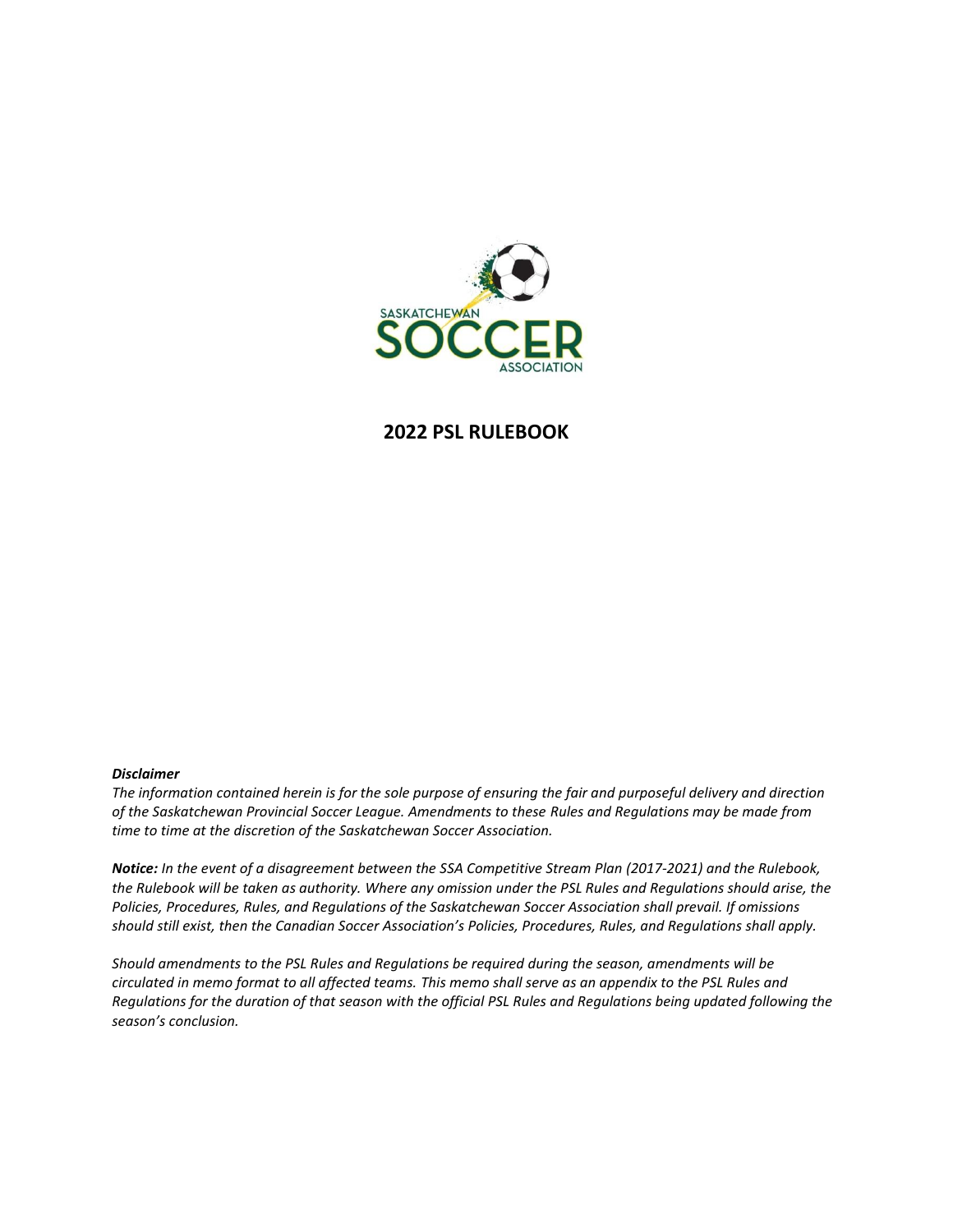# **Table of Contents**

| $\mathbf{1}$   |      |  |  |  |
|----------------|------|--|--|--|
| $\overline{2}$ |      |  |  |  |
|                | 2.1  |  |  |  |
|                | 2.2  |  |  |  |
|                | 2.3  |  |  |  |
|                | 2.4  |  |  |  |
|                | 2.5  |  |  |  |
|                | 2.6  |  |  |  |
|                | 2.7  |  |  |  |
|                | 2.8  |  |  |  |
|                | 2.9  |  |  |  |
|                | 2.10 |  |  |  |
|                | 2.11 |  |  |  |
| 3              |      |  |  |  |
|                | 3.1  |  |  |  |
|                | 3.2  |  |  |  |
| 4              |      |  |  |  |
|                | 4.1  |  |  |  |
|                | 4.2  |  |  |  |
|                | 4.3  |  |  |  |
|                | 4.4  |  |  |  |
|                | 4.5  |  |  |  |
| 5              |      |  |  |  |
| 6              |      |  |  |  |
| $\overline{7}$ |      |  |  |  |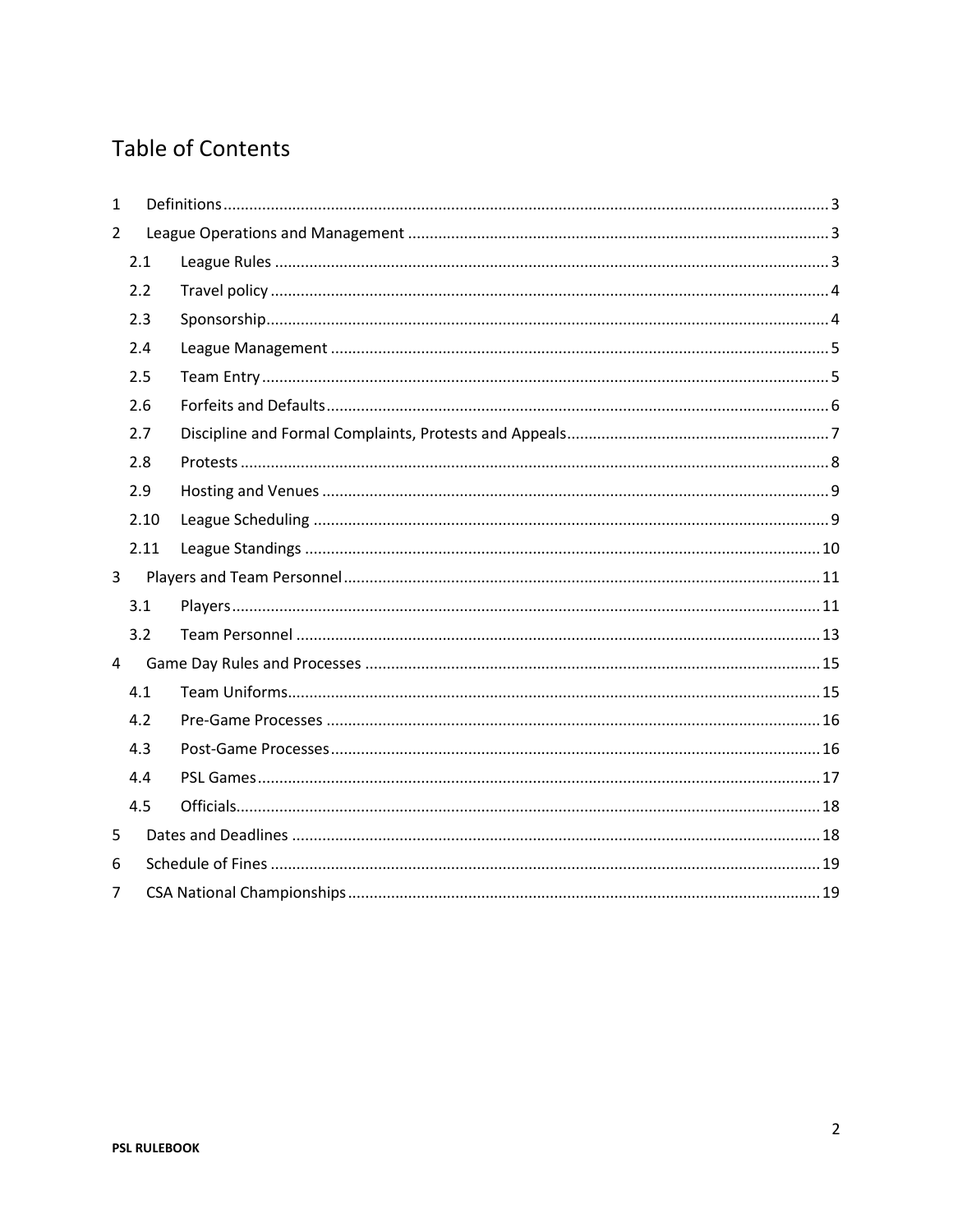## <span id="page-2-0"></span>1 **Definitions**

- **a) PSL**: "Provincial Soccer League under the jurisdiction of the Saskatchewan Soccer Association" and is herein referred to as **"PSL".**
- **b) Rules:** The "Laws of the Game", Rules, Regulations and Bylaws are referred to as the **"Rules".**
- **c) Saskatchewan Soccer Association:** "Saskatchewan Soccer Association" is herein referred to as **"SSA".**
- **d) Technical Advisory Board:** "Technical Advisory Board of the PSL" is herein referred to as **"TAB".** The TAB is composed out of SSA Technical Staff and/or other experts as appointed at the sole discretion of the SSA.
- **e) Field of play:** Shall include the soccer park, dressing rooms, parking lot and any area deemed related to the event.
- **f) Game**: Shall constitute any involvement that takes place before, during or after the game while at the "field of play."
- **g) Canadian Soccer Association:** "Canada Soccer" is herein referred to as **"CSA".**
- **h) Good Standing:** Members in "**Good Standing**" are entitled to rights of SSA membership. Good standing can be revoked as outlined in SSA Bylaws, Policies and Procedures, which can limit the rights of membership, including but not limited to participating in local and provincial competitions.
- **k) Registration:** For the sake of the PSL, a **"registration"** shall be defined as a player's team association in which through they paid their SSA Membership fees through within a given season.
- **l) Transfer:** For the sake of the PSL, a **"transfer"** shall be defined as the permanent movement of a registered player from one team to another during the course of a given season.
- **m) Member Organization: "Member Organizations"** include Regular and Associate Members as defined in SSA By-Laws, Policies and Procedures.
- **n) Team:** A **"Team**" must be recognized and authorized by a Member Organization to play in the PSL.

## <span id="page-2-1"></span>**2 League Operations and Management**

### <span id="page-2-2"></span>**2.1 League Rules**

- $2.1.1$ The PSL website is hosted on the SSA website.
- $2.1.2$ Contact information for SSA as it pertains to the PSL will be confirmed on a yearly basis.
- $2.1.3$ PSL deadlines will be posted on the SSA website and/or contained within the Rulebook. It is the responsibility of the Member Organization, Team and/or Participant to adhere to all deadlines.
- $2.1.4$ Failure to meet PSL deadlines may result in discipline, including but not limited to nonacceptance of entry, fine, or expulsion from the PSL.
- $2.1.5$ All PSL Forms will be posted on the PSL website.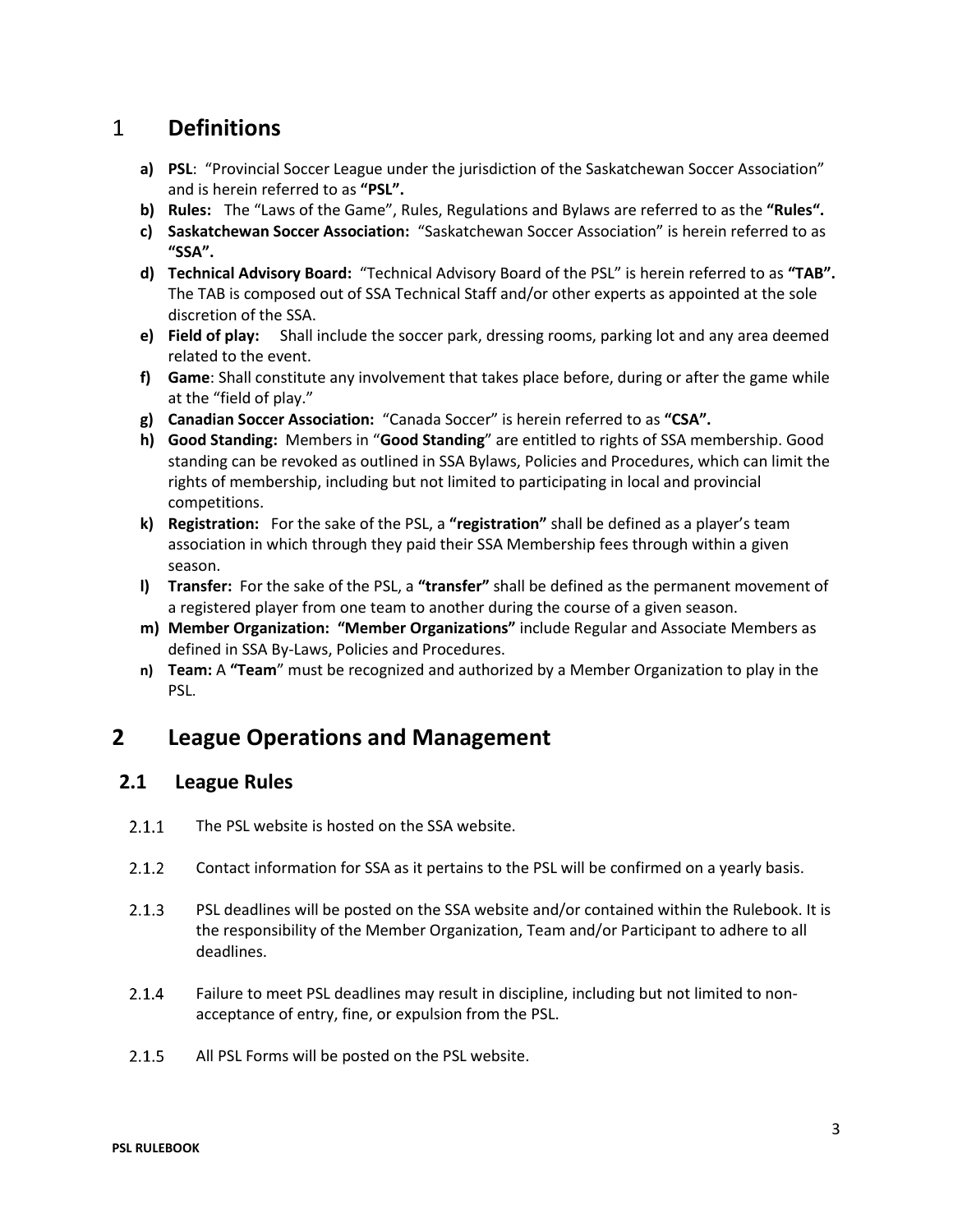- $2.1.6$ PSL fees are set yearly by SSA at its sole discretion.
- $2.1.7$ The PSL may hold pre-season and post-season meetings on a yearly basis as well as other meetings as deemed necessary. The date, time and location of these meetings will be communicated to Member Organizations and/or Teams no later than seven (7) days in advance of the meeting.

#### $2.1.8$ **All participating teams must have a representative at the PSL Pre-Season Meeting.**

- Failure to have a representative present at the PSL Pre-Season Meeting will result in a fine of \$500.00.
- b) This fine must be paid prior to the first scheduled match or this match will be forfeited.
- $2.1.9$ All participating Member Organizations and Teams shall have a representative at the PSL Post-Season Meeting as this will represent an opportunity for consultation on the direction of the PSL.
- $2.1.10$ Notes from the PSL Post-Season Meeting will be posted on the PSL website.
- $2.1.11$ PSL Communications:
	- All correspondence and communications regarding the PSL will be made through SSA.
	- b) Correspondence and communications regarding the PSL will be made via email, telephone and/or posting on the PSL website, all of which shall be considered official.

### <span id="page-3-0"></span>**2.2 Travel policy**

- $2.2.1$ PSL teams may be entitled to SSA hotel room rates, where applicable. A listing of SSApartner hotels is posted on SSA website.
- $2.2.2$ SSA adopted the CSA curfew for travelling teams of 11:00 pm for youth players (up to and including U19).
- $2.2.3$ Team coaching staff will be responsible for the behavior and the enforcement of curfew of their players. Any team that does not meet the highest of standards for behavior may be subject to sanctions and/or fine.

### <span id="page-3-1"></span>**2.3 Sponsorship**

- $2.3.1$ SSA and/or a Member Organization cannot unreasonably restrict sponsorship of any team, however, SSA must approve any and all sponsorship of PSL teams.
- $2.3.2$ Team sponsorship displays are limited to the technical area and the player's and team personnel apparel only.
- $2.3.3$ The rules regarding sponsorship at the CSA National Championships differ from those of the PSL (See Details in Article 7).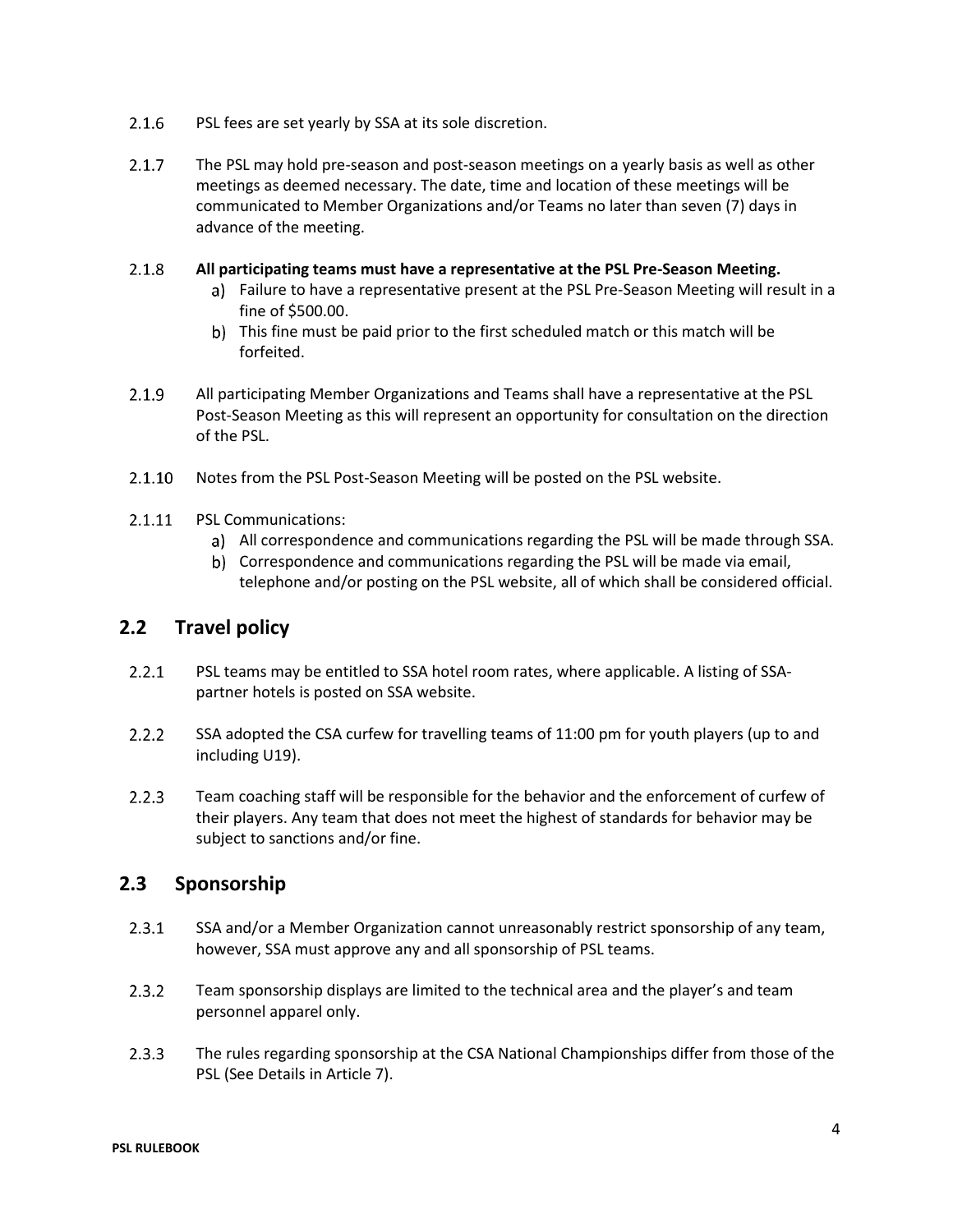### <span id="page-4-0"></span>**2.4 League Management**

- $2.4.1$ SSA shall be responsible for marketing and communications associated with the PSL.
- $2.4.2$ Member Organizations shall be responsible to ensure all PSL players and Team Personnel are registered with SSA.
- $2.4.3$ SSA shall appoint the representatives serving on the PSL Technical Advisory Board (TAB). The TAB shall have authority over the operation of the PSL.

### <span id="page-4-1"></span>**2.5 Team Entry**

- $2.5.1$ Team Allocations
	- Member Organizations whose local practices align with the Mission, Values and Strategic direction of SSA may be granted team allocations in the PSL at the sole discretion of the SSA. Member Organizations must meet the Criteria of th[e Club](http://www.sasksoccer.com/content/club-licensing-program)  [Licensing Program.](http://www.sasksoccer.com/content/club-licensing-program)
	- Member Organizations that do not fulfill their commitments may face fines and/or supplementary discipline
	- All participating Teams must be registered through and approved by a Member Organization which meets the criteria outlined above.

#### $2.5.2$ Team Declaration

- The Team Declaration Deadline is on February 15 of the current calendar year. For 2022, the declaration has been extended to March 15.
	- i. Team Declaration is to be provided in writing by authorized contact of the Member Organization.
	- ii. Team Declaration communications will not be accepted directly from Clubs, Zones, or Teams.
- Each team must provide the name, phone number, and email address of their **Head Coach** and **Manager** on the Team Declaration Communication. The Head Coach and Manager must have voicemail on at least one of the phone numbers provided. All PSL communications will be distributed using this contact information. If a team contact or a contact's information changes after the Team Declaration Deadline, new contact information must be provided in writing.

#### $2.5.3$ Withdraw

- a) Any Member Organization withdrawing a team from the PSL after submitting a Team Declaration Communication will be fined based on the following schedule:
- i. After submitting a declaration but prior to March 20 \$500.00
- ii. After distribution of the initial schedule for facility confirmation = **\$1000.00**
	- *a* Member Organizations will be notified when the initial schedule has been distributed for facility confirmation and the fine schedule has transitioned from i. to ii.
- iii. After distribution of the final schedule = **\$2000.00**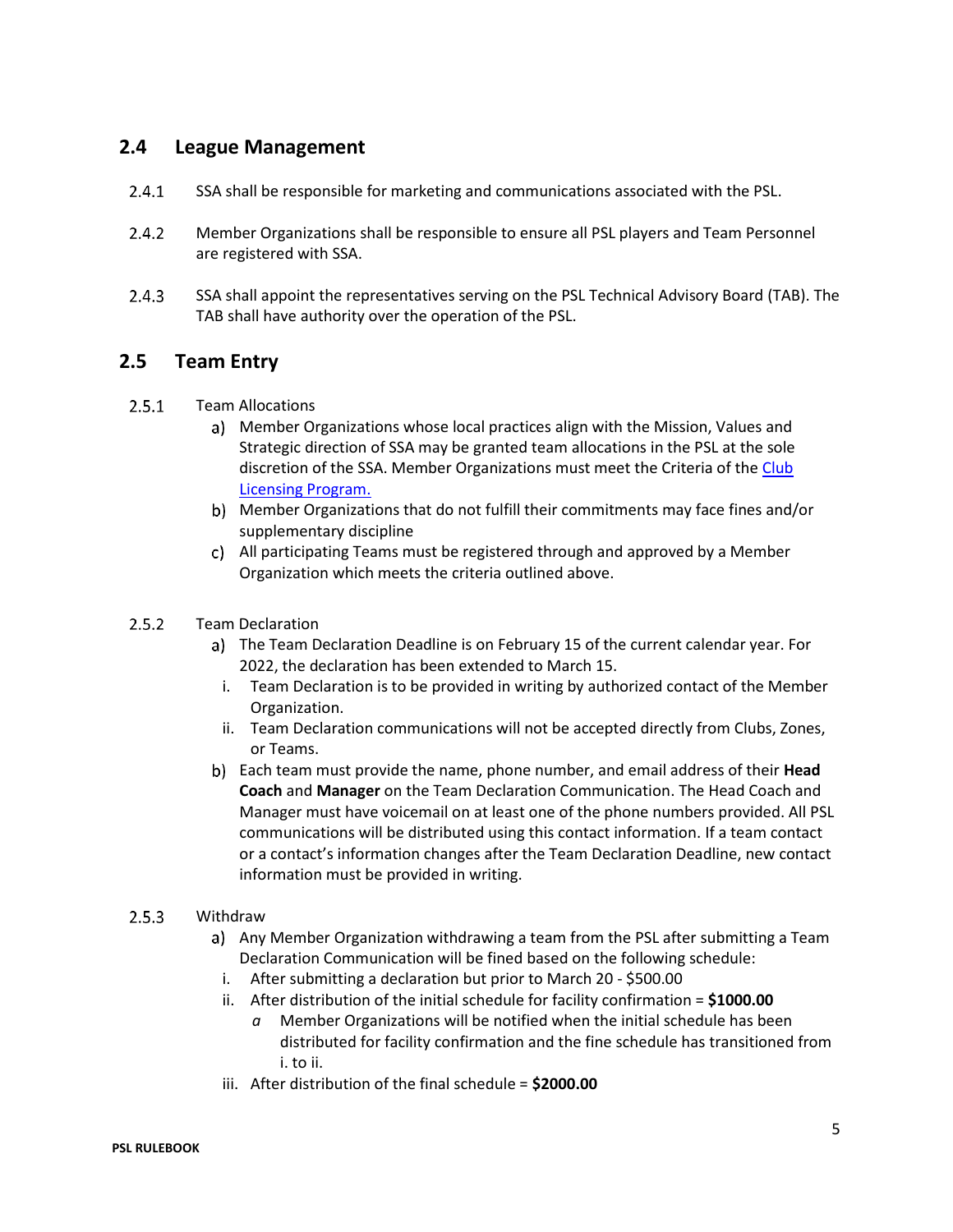- iv. Any team withdrawing from the PSL after the start of the season will be considered to have forfeited each scheduled game and will be fined according to Article 2.6 governing Defaults and Forfeits.
- $2.5.4$ PSL Fees
	- a) PSL Fees will be set by SSA on a yearly basis.
	- Fees must be paid to SSA by the Member Organization and submitted by the deadline. PSL Fees will not be accepted directly from Zones or Teams.
	- The PSL Fee Deadline is **May 1 or the following business day if May 1 falls on a weekend**. Failure to submit fees by this deadline will result in fines and/or additional discipline.

### <span id="page-5-0"></span>**2.6 Forfeits and Defaults**

- $2.6.1$ A **defaulted game** is one in which one or both teams do not have the minimum number of players necessary to play the game.
- $2.6.2$ A **forfeited game** is one that is played and subsequently forfeited for a rule violation.
- $2.6.3$ Where a team defaults or forfeits one PSL game, the Member Organization will be fined \$500.00. The Member Organization must pay this fine within one week of notice. Forfeit of multiple games as a result of one complaint (e.g. ineligible player on multiple game sheets) shall count as one forfeit for the purpose of this rule.
- $2.6.4$ Where a team defaults or forfeits a second PSL game, the Member Organization will be fined another \$500.00 and the team will be expelled from the league for that year. If a team is expelled from the league, the MO will also be fined \$2000 as would be the case if it withdrew after distribution of the final schedule as outlined in Rule 3i)iii. In addition, the TAB may suspend the offending team for the next year of play and/or suspend all players, coaches and team officials.
- $2.6.5$ If performance expectations are not met or there are outstanding team fees or fines, the MO and/or team will be notified that good standing may be revoked.
- $2.6.6$ If a team defaults or forfeits a game, 3 points will be awarded to the opposing team and the game will be recorded as a 3-0 win or the actual score of the game, whichever is most advantageous for their opponent.
- $2.6.7$ If both teams default or forfeit a game, no points will be awarded and the game is recorded as a 0-0 score and both teams will be fined an amount of \$500 each.
- 2.6.8 Teams who play while suspended and/or not in good standing will be deemed to have forfeited the game and the above rules would apply.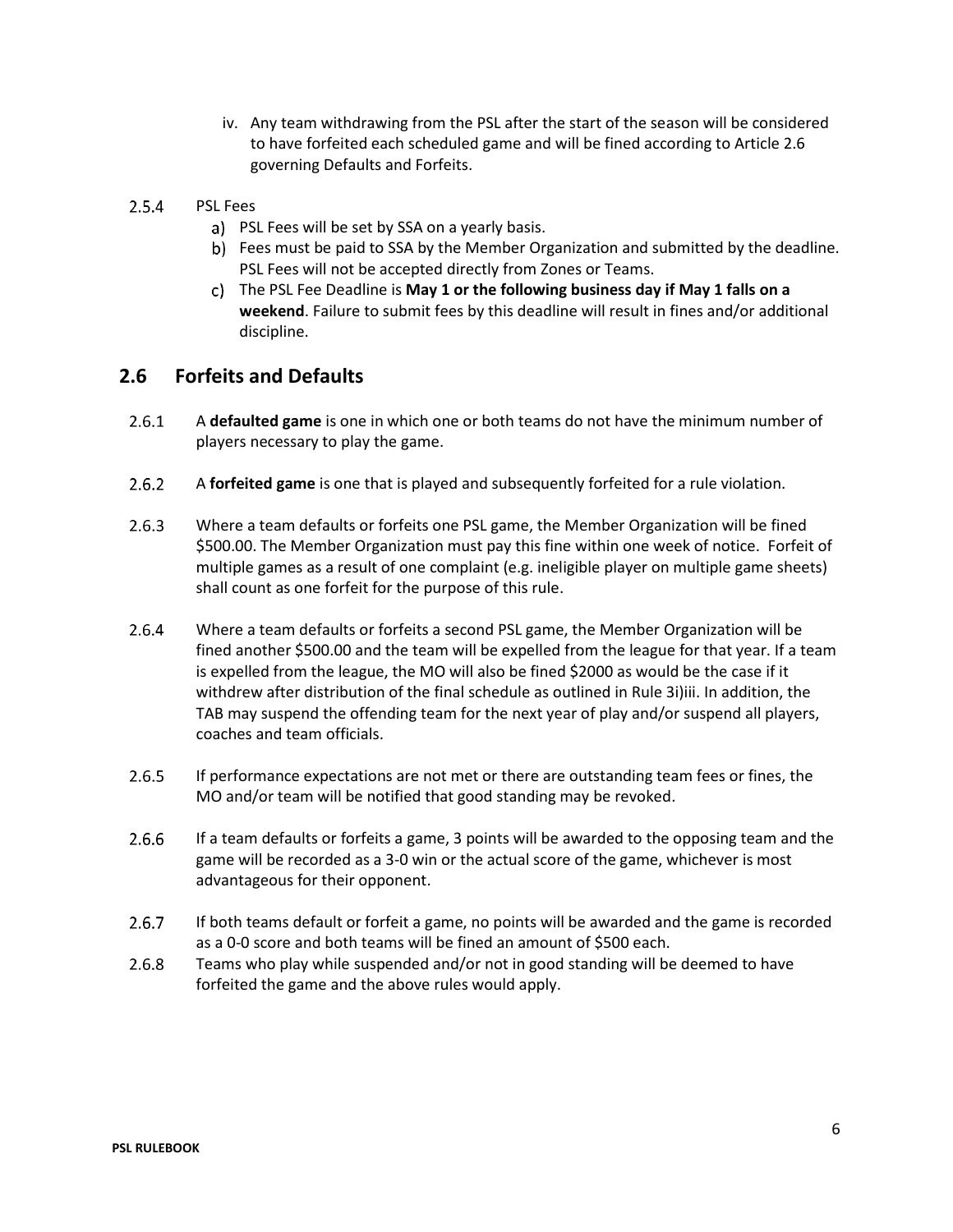## <span id="page-6-0"></span>**2.7 Discipline and Formal Complaints, Protests and Appeals**

#### $2.7.1$ Discipline:

- a) In regard to matters of Discipline in the PSL, the TAB is considered a Tournament Committee and has the power to deal with violations of the PSL Rules or misconduct by any PSL team and/or by its players or coaching staff and disciplinary issues involving players, team personnel, teams, Member Organization, officials and/or spectators.
- b) Discipline processes shall generally follow the principles of the SSA Formal Complaints and Discipline Process in alignment with the policies and timelines of the PSL.
- The TAB shall set the processes and timelines associated with the management of discipline related matters in order that the PSL can operate effectively.
- The Tab, at its sole discretion, may direct matters of Discipline to be managed by the SSA.
- $2.7.2$ Cautions (Yellow Cards)
	- a) A player/team staff receiving more than four (4) cautions during the playing season shall be automatically suspended as follows:
	- 4<sup>th</sup> Caution during current playing season = 1 game suspension
	- c) Starting with the  $6<sup>th</sup>$  Caution during current playing season = 1 game suspension
	- Yellow cards will not carry over into PSL Finals; however, yellow card suspensions will carry over to PSL Finals and must be served.
- $2.7.3$ Dismissals (red card or two cautions in a match)
	- For the purposes of suspension, ejections shall be considered a red card and recorded on the PSL website as such, regardless of if the dismissal was for a second cautionable offense.
	- Any player or team official dismissed from a game will be automatically suspended for the next game (if the offence is Serious Foul Play, Violent Conduct and Verbal and Abusive Language and/or Gestures, the automatic suspension is for 2+ games in accordance with [Section 5](http://www.sasksoccer.com/content/bylaws-and-policies) – Discipline). The incident will also be reviewed by the TAB and a further suspension may be levied if it is deemed necessary.
	- Within 2 business days of the conclusion of the game in which the ejection occurred, SSA will forward the Referee Report to the team contacts of the individual who was ejected.
	- The individual or a representative (parent or team contact) will have 24 hours from the receipt of the report to respond to request a hearing.
	- Hearings will be done by document review. The individual or a representative is entitled to submit a written account of the incident and evidence for consideration by the TAB. Only in exceptional circumstances, as determined by the TAB, shall a matter be reviewed In-person or via conference call.
	- f) In the event a hearing is not requested, the TAB will review the Referee Report and determine the sanction.
	- Players that are serving a suspension will not be eligible to appear on the Game Sheet until the suspension is served.
	- All suspensions are carried over to the next available PSL game. If the suspension is greater than games left in the season, the matter will be referred to the Member Organization who will determine how the remainder of the suspension will be served.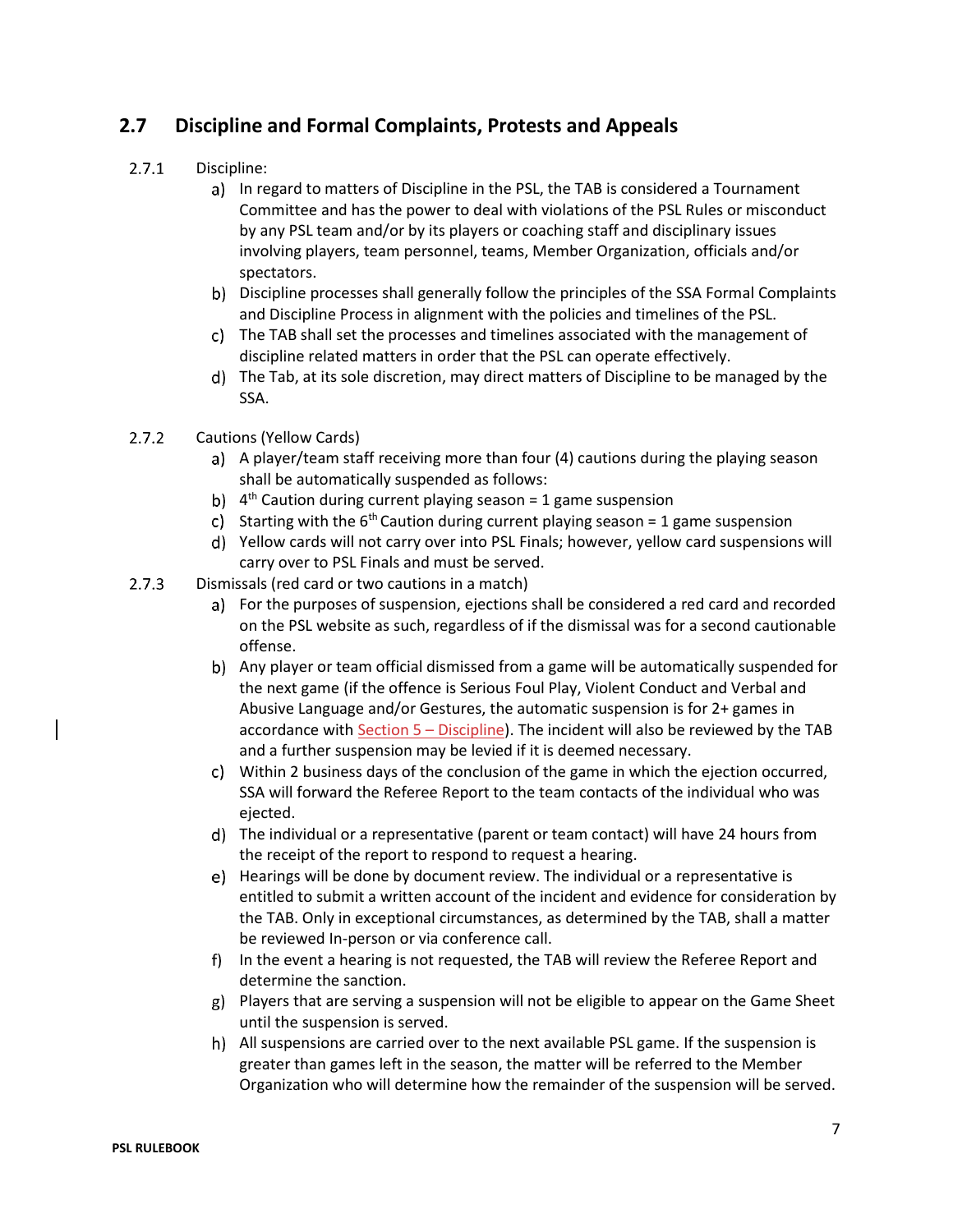- $2.7.4$ Formal Complaints:
	- a) SSA shall have jurisdiction over Formal Complaints as per SSA policy.
	- Any offences against a referee will be handled as outlined in the SSA Formal Complaints and Discipline Policy.

#### $2.7.5$ Appeals

Decisions of the TAB may be appealed to SSA by the process outlined in the SSA Appeals Policy.

#### <span id="page-7-0"></span>**2.8 Protests**

- $2.8.1$ Protests, subject to the following provisions, are objections of any kind connected within matches of the PSL.
- $2.8.2$ All protests must follow the appropriate SSA and CSA Policies, Procedures, Rules and Regulations.
- $2.8.3$ Game protests concerning player or coaching staff eligibility must be noted on the referee's copy of the game sheet immediately following the conclusion of the game. The referee shall then submit a copy of this game sheet to the SSA Office for review of the protest. The protesting team shall contact the SSA Office to arrange payment of the protest fee of \$200 within 48 hours for the protest to be reviewed. All other game protests or appeals must follow the appropriate SSA/CSA rules.
- $2.8.4$ All other protests must be made in writing to the SSA office within 48 hours of the conclusion of the match. The protest must be accompanied by a \$200.00 protest fee. Should a team be successful in their protest they will be reimbursed their protest fee.
- No protests may be made against the Referee's decisions on points of fact connected with  $2.8.5$ play, such decisions being final.
- $2.8.6$ Details outlining a member's recourse to the courts are specified in the SSA Bylaws.
- $2.8.7$ If an unfounded or irresponsible protest is lodged, a fine may be imposed.
- 2.8.8 All costs that arise from a protest shall be the responsibility of the complainant should the decision not be in their favor.
- $2.8.9$ Once PSL Championship team have been proclaimed, a protest or complaint about the procedures followed during the season shall be considered invalid.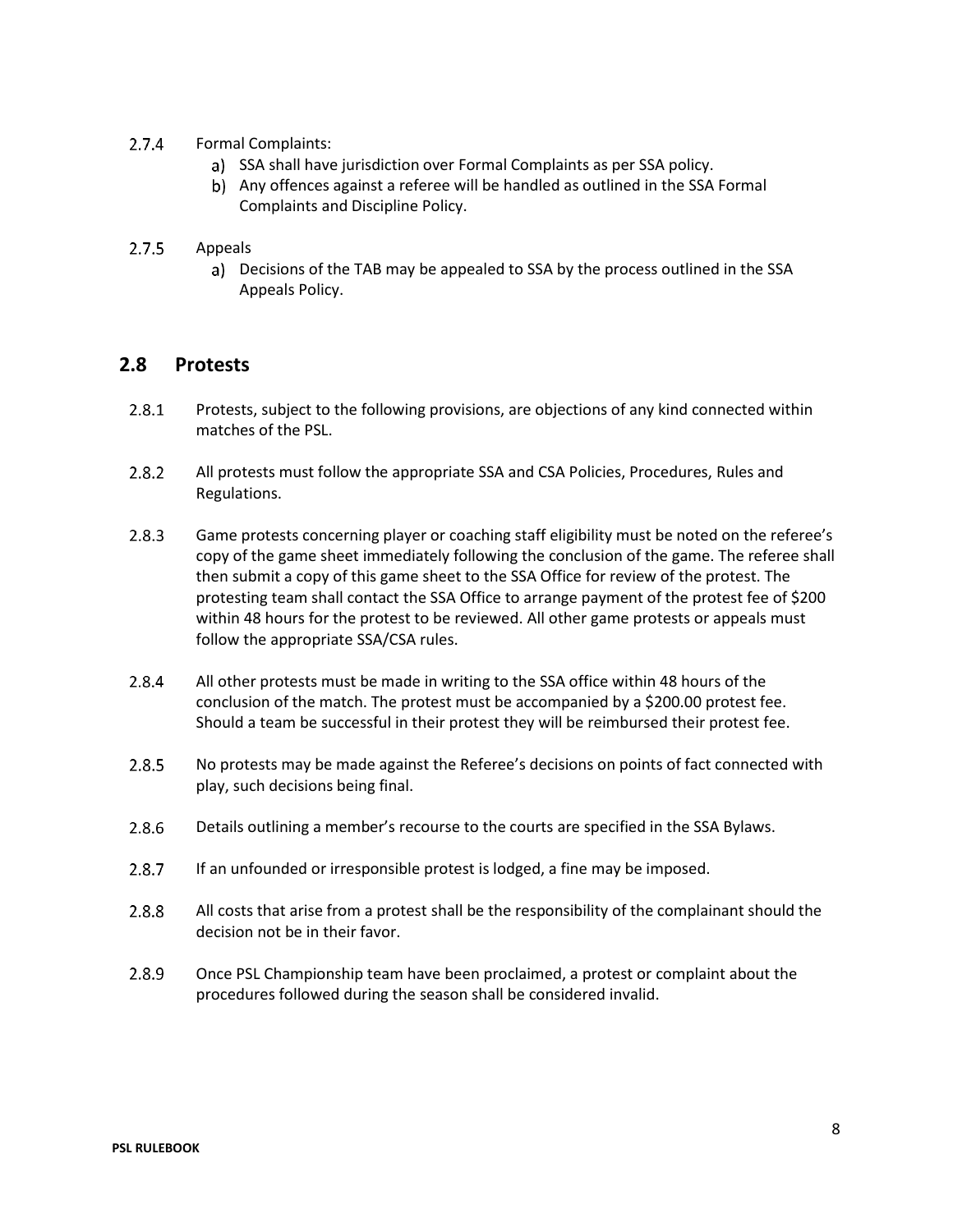#### <span id="page-8-0"></span>**2.9 Hosting and Venues**

- $2.9.1$ The fields of play and the ancillary equipment shall comply with the provisions stipulated in the Laws of the Game
- $2.9.2$ The matches of the PSL may be played on natural or artificial surfaces.
- $2.9.3$ The match Official shall confirm that the field of play complies with the Laws of the Game.
- $2.9.4$ All PSL teams must have access to goal nets and corner flags for use in PSL games
- $2.9.5$ Host Member Organizations and/or home teams will be responsible for ensuring the following are completed at least fifteen (15) minutes before game time.
	- Three (3) suitable size #5 game balls provided to match official
	- b) Goal nets are setup
	- c) Corner flags are setup
	- d) Secured and separate Official's area (if available)
	- Gates, washrooms and dressing rooms are unlocked/accessible (if available)
- 2.9.6 The Host Organization and/or home team for the final game at a field is responsible for cleaning up the above equipment (if necessary).
- $2.9.7$ Each team is responsible for its own physiotherapy and first aid.
- $2.9.8$ No spectators are permitted in the technical area (located opposite field side from spectators) or behind the goal.
- $2.9.9$ SSA is responsible for reimbursement of field rentals for PSL games.

#### <span id="page-8-1"></span>**2.10 League Scheduling**

- $2.10.1$ SSA will develop a schedule at its sole discretion. The schedule will have a blended format (weekend/weekdays) for U15-U17. The schedule will have a weekend format for the U13 division.
- $2.10.2$ Matches will be played on fields as determined by SSA in partnership with the Host Organizations.
- $2.10.3$ SSA will develop a schedule on a yearly basis.
- $2.10.4$ If there are not enough teams to play a traditional league format, an alternate format will be developed by SSA at its sole discretion and communicated to the participating team(s).
- $2.10.5$ When games are postponed or cancelled (due to facility closure, weather, etc.), it is the responsibility of SSA to reschedule the games. Failing to play at the rescheduled date will result in a forfeit and the corresponding fine.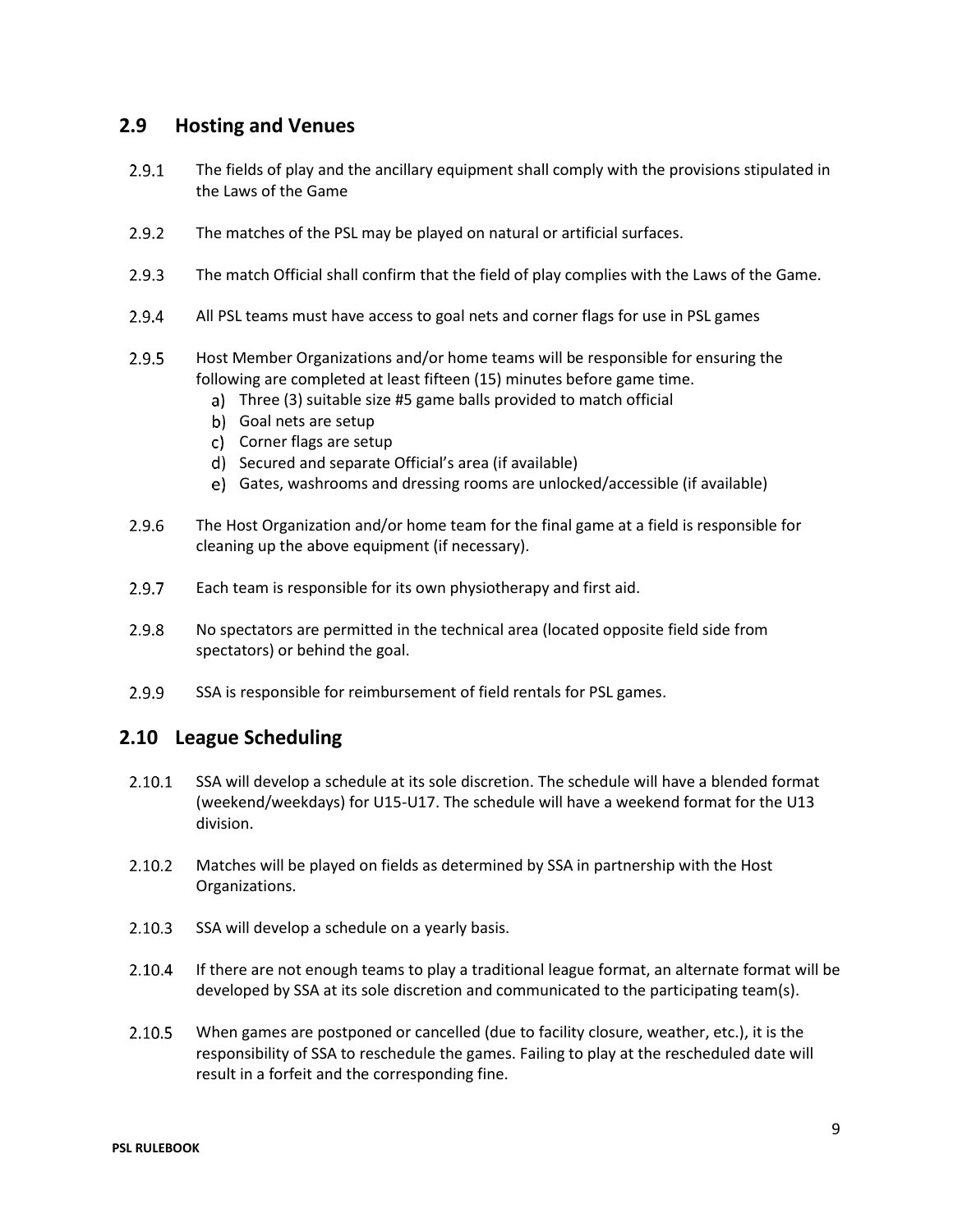- 2.10.6 Games may be rescheduled during the same weekend (Friday games for Saturday/Sunday, etc.). If it is not possible to reschedule during the same weekend, an alternate weekend/weekday date will be chosen by SSA.
- 2.10.7 When the number of postponed or abandoned games is greater than the number of days available for rescheduling, schedules and draws may have to be changed. Teams will be notified of alternate arrangements as soon as possible.
- 2.10.8 Host organization contacts or Home team contacts shall notify SSA in a timely manner of game cancellation(s) due to weather. Host organization contacts will make best efforts to monitor field and weather conditions and notify SSA immediately in the event of game cancellations due to inclement weather. Notification to teams will be provided via email or cell phone.

### <span id="page-9-0"></span>**2.11 League Standings**

- $2.11.1$ Standings will be kept at Under 15 and Under 17 age classifications.
- $2.11.2$ Standings will not be kept at Under 13 Developmental age classification.
- $2.11.3$ A team's standing within their division shall be determined by a point system; three (3) points for a win; one (1) point for a draw; zero (0) points for a loss.
- $2.11.4$ For any tie in standings, the following will be used as a tiebreaker:
	- a) Previous Match Results: The team with the greater number of points in matches between the two (2) teams tied in points shall be awarded the higher position. (Not used if 3 or more teams are tied in points, in this instance 2.12.4 b) shall be the first tie breaker).
	- b) Overall Goal Difference: The team with the greatest goal difference in all league matches shall be awarded the higher position. Goal difference shall be calculated by subtracting goals conceded from goals scored.
	- Overall Goal Average: The team with the highest goal average in all league matches shall be awarded the higher position. Goal average shall be calculated as goals scored divided by goals conceded. If a team did not concede any goals, this shall be considered as a higher goal average as compared to a team that has conceded a goal.
	- Most Goals Scored: The team scoring the highest number of goals shall be awarded the higher position.
	- Fewest Goals allowed: The team allowing the least number of goals shall be awarded the higher position.
- 2.11.5 Should teams remain tied after exhausting above tiebreakers, a winner will be determined by a draw.
- 2.11.6 The PSL Finals will be played according to the following format: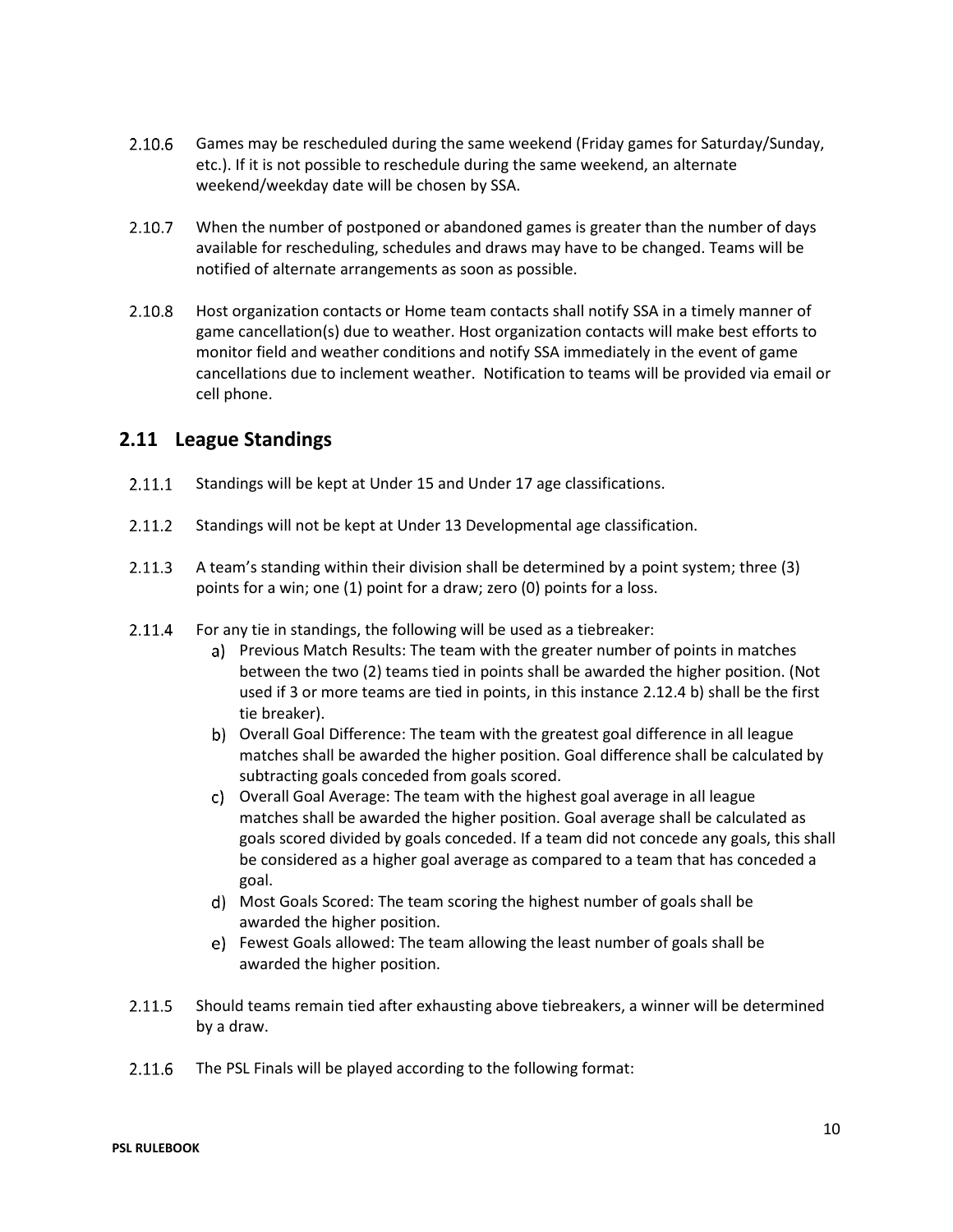- a) If a PSL division has 2-4 eligible teams (Guest teams are not eligible) then the top 2 eligible teams qualify and the format will be a 1 game championship between those two teams.
- b) If the PSL division has 5-6 eligible teams (Guest teams are not considered eligible) then the top 3 eligible teams qualify and the format will be  $2^{nd}$  versus  $3^{rd}$  and the winner will play the  $1<sup>st</sup>$  place team.
- c) If the PSL division has 7+ eligible teams (Guest teams are not considered eligible) then the top 4 eligible teams qualify and the format will be 2<sup>nd</sup> vs 3<sup>rd</sup> , 1<sup>st</sup> vs 4<sup>th</sup> with winners playing each other.
- No PSL Finals will be played in the Under 13 age classification
- $2.11.7$ Should a semi-final match be required in any age group, the match will be played on Friday evening, with the final taking place on Sunday. SSA reserves the right to make alternative arrangements.
- 2.11.8 The PSL Finals will be hosted by SSA on a rotating basis as developed by SSA.

## <span id="page-10-0"></span>**3 Players and Team Personnel**

#### <span id="page-10-1"></span>**3.1 Players**

- Team allocations create a pathway for all players in Saskatchewan to have access to the PSL.  $3.1.1$
- $3.1.2$ All players must be registered and in good standing with SSA.
- $3.1.3$ Roster – PSL players
	- U15 U17 divisions Each team may register up to 25 players to the roster, who shall be eligible to participate in PSL games (U15-U17).
	- U13 Division Teams may have a player pool with players registered in their Member Organization. A player may not appear on more than one team roster per weekend.
	- Each team must register a minimum of 15 players, including 2 goalkeepers. One of the goalkeepers can be an outfield player. Goalkeepers who are outfield players must dress the same as their team's players, but still wear the same number as on the Goalkeeper jersey (Please be aware that teams qualifying to the CSA National Championships may be required to have 2 declared goalkeepers and must meet the roster deadline as imposed by the CSA).
	- A player may only register with one PSL team (U15-U17).
	- **The PSL Roster Electronic Submission Deadline is May 10.** Failure to submit a roster by this deadline will be subject to discipline.
	- PSL Rosters must be submitted online using the appropriate website form in advance of the roster deadline. A link to the form will be provided to the team contacts in advance of the roster deadline.
	- All teams must complete their PSL trials and select their team no later than **May 1** to allow released players the opportunity to join another PSL team in advance of the PSL Roster Deadline.
	- Players may be added to a PSL Roster after **May 10** if they are registered or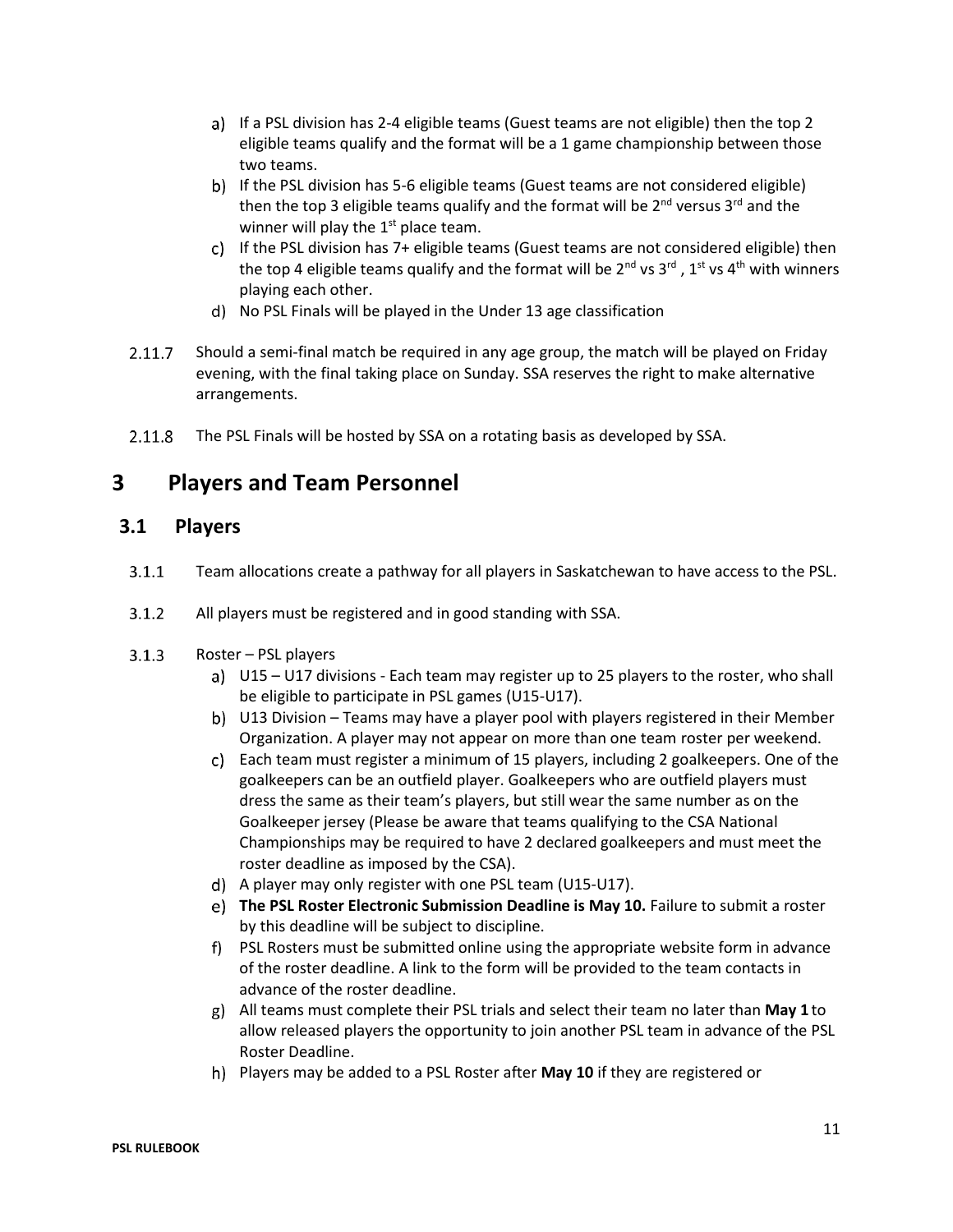transferred to the team. The registration or transfer must be completed in accordance with PSL Rules and SSA and CSA policies.

- PSL Rosters will be locked following the roster deadline. From this point forward, players must be manually entered on the website by SSA in order to be eligible to appear on game sheets. The deadline for registration or transfer of players to be eligible for a PSL weekend is 12:00 pm on the Thursday prior (for weekend scheduled games) or 12:00pm on the Monday prior (for Tuesday - Thursday scheduled games)
- PSL Roster changes must be submitted by the Member Organization Contacts and not the team.
- Players added after the Roster Deadline will be considered ineligible
- Member Organizations are responsible to ensure that all players being added to the rosters are registered properly.
- $3.1.4$ Roster - Call-Up Players
	- Call-Up players are players coming from a lower age group or from a lower division (local leagues, Div 2 roster) from the same Member Organization.
	- b) Call-up Players cannot play in the PSL Finals unless they are transferred onto the PSL Roster.
	- A player may be a Call-up with one PSL team. Similarly, to the PSL players, the Call-up players are considered cup-tied once they appear on the game sheet.
	- Call-up players are eligible for 2 Call up opportunities per season. Exceeding this quota results in the player being deemed ineligible (see 3.1.7). Teams fielding ineligible players forfeit the result of the game and incur the appropriate fines. Team coaching staff are encouraged to offer call-up opportunities to different players.
	- A Call-up can only play for one PSL team during the same weekend (Player cannot play for the U15 PSL regular team and the U17 PSL team as a Call up).
	- Call-up players coming from a lower local division can only play one game per 16 hours. This includes participation of those players in local tournaments.
	- All Call-up players must appear on the roster at the PSL Roster Deadline or be added to the roster following the deadline, in accordance with the PSL Rules.
	- All Call-up players must appear on the website in order to be eligible roster additions for PSL matches. Call-up players shall be designated as such on the website.

#### $3.1.5$ Player Transfers

- Player transfers are required when a player is transferring from one team to another within the PSL season.
- All transfers must be completed on the PSL Player Transfer Form, which is available on the PSL website.
- All transfers must be approved by the Member Organization(s) from which the player if transferring prior to submitting to SSA.
- No Parallel transfers are permitted. Youth PSL players cannot transfer to another Youth PSL team in the same age division during the season. Once a player has appeared on a game sheet for one team within the PSL, they are considered "cuptied" and are ineligible to play for another team within the same age classification in the PSL (U15-U17) or at the National Club Championships.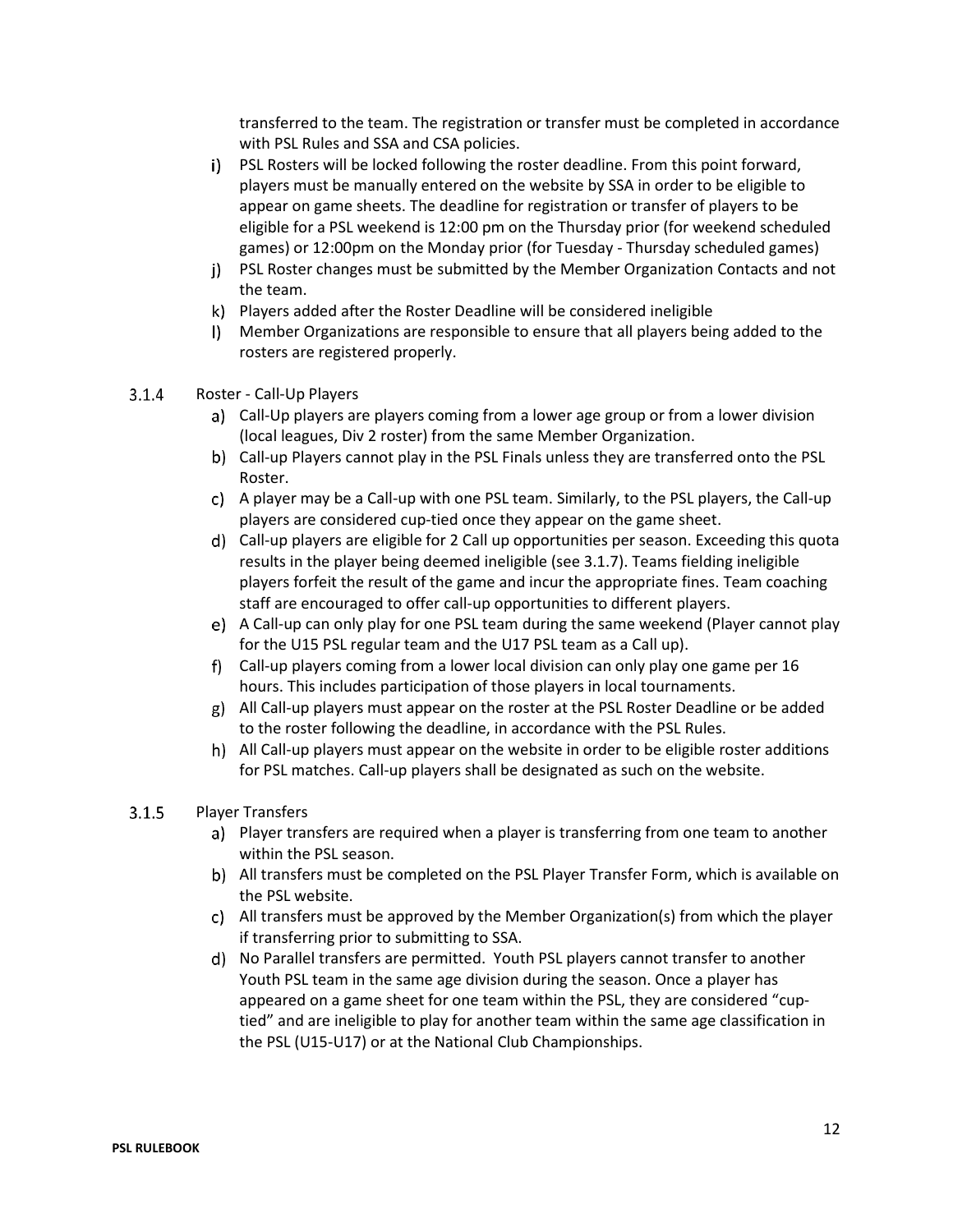- $3.1.6$ Registration and Transfer Deadline
	- The PSL Registration and Transfer Deadline is **Monday, July 11, 2022.**
	- At the PSL Final Registration/Transfer Deadline, each PSL team must declare a final roster consisting of a minimum of 15 players and a maximum of 20 players, including 2 goalkeepers.
	- Only the players selected to the final roster shall be eligible to participate in the PSL Finals and CSA National Championships, should the team advance.
- $3.1.7$ Ineligible Players
	- Where a team has been found to have played an ineligible player, that team will forfeit all games in which the ineligible player(s) was listed on the game sheet. The ineligible player may be subject to disciplinary action by the TAB.
	- b) The coach who allowed the ineligible player(s) to play shall be subject to disciplinary action.
	- The PSL season is considered complete following the age-specific PSL Final except for those teams advancing to represent Saskatchewan at CSA National Championships. Those teams' PSL season finishes at the end of the National Championships.

### <span id="page-12-0"></span>**3.2 Team Personnel**

- $3.2.1$ Coaching staff shall be defined as those individuals in the positions of head coach, assistant coach or apprentice/developmental coach and will typically include all individuals providing technical and tactical guidance to players during game situations.
- $3.2.2$ Team personnel shall include any individual eligible to appear on a game sheet and be on the bench during a PSL game, including the coaching staff, manager, assistant manager, trainer, therapist, gender representative, etc.
- $3.2.3$ All PSL participants, including all team personnel must be registered and in good standing with their respective Member Organization and SSA.
- $3.2.4$ Member Organizations may declare an unlimited number of team personnel; however, each individual must be registered to the roster by 12:00pm on Wednesday prior to the weekend on which the matches will be played in order to allow time to confirm appropriate training and certification.
- $3.2.5$ Each team may have up to a maximum of five (5) team personnel on the bench for any game. A maximum of two (2) non-coaches may be declared for every game.
- $3.2.6$ Each individual on the bench must appear on the game sheet and serve a role with the team. Any individual deemed by the match official to not be serving a role with the team may be asked to leave the bench.

#### $3.2.7$ **Coach Training:**

a) Each team must have at least one coach with the required training on the bench for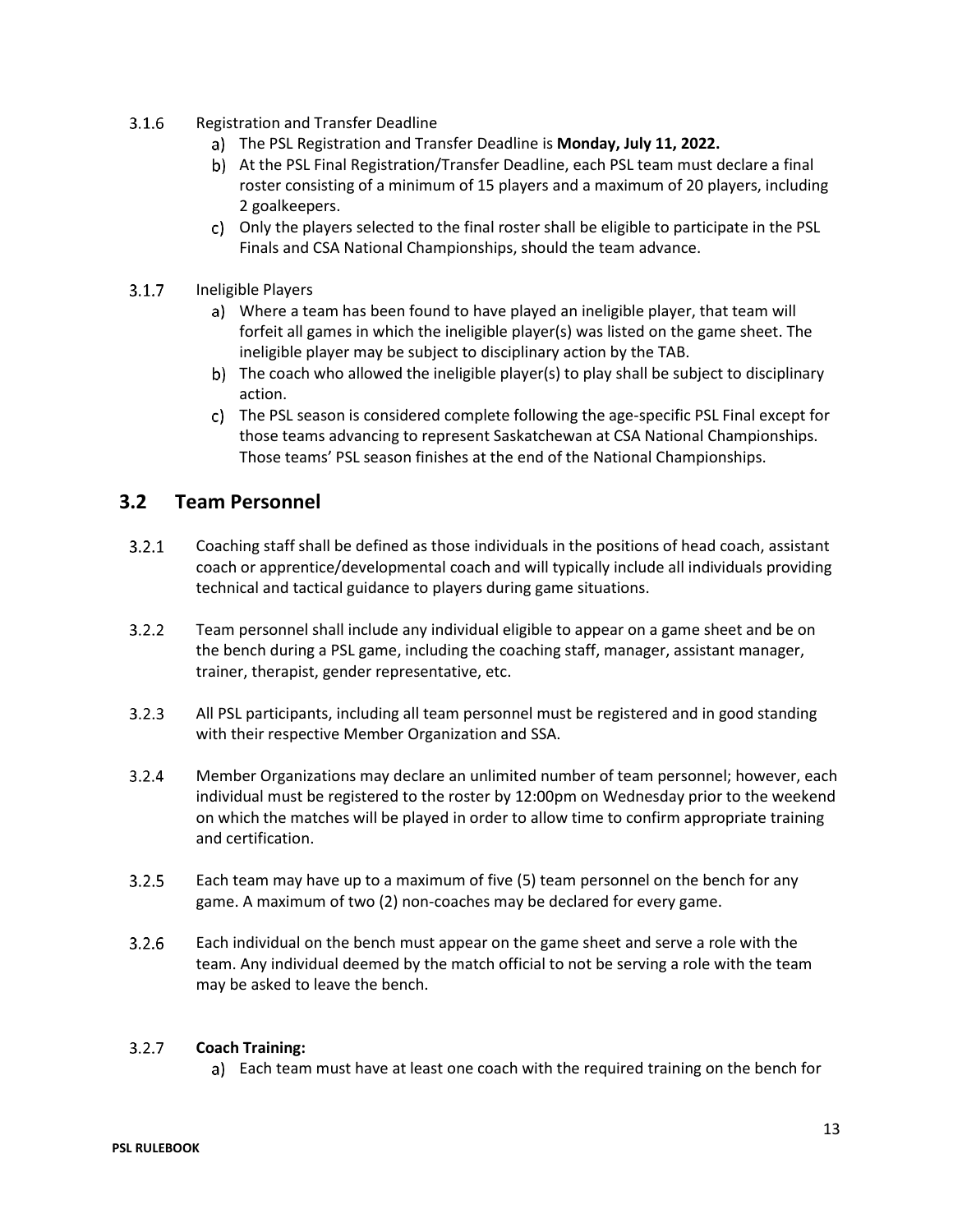all games.

- All members of the coaching staff for a PSL team must have completed a minimum of the CSA **Soccer for Life** Coaching Course and **NCCP Making Ethical Decisions** (MED) Module and/or the Making Ethical Decisions Online Evaluation – Competition Intro.
- **Making Headway – Soccer**: All members of the coaching staff for a PSL team must have completed the NCCP Module Making Head Way – Soccer.
- **C-License**: Please see [Coaching Standards and Requirements](http://www.sasksoccer.com/content/coaching-standards-amp-requirements) Competitive Stream
- $3.2.8$ Team Personnel Training:
	- All team personnel must have completed Respect in Sport training in accordance with the policies of SSA.
	- b) One member of the coaching staff or
	- c) team personnel for each PSL team who qualified to the CSA Club Nationals must have completed the Canadian Centre for Ethics in Sport (CCES) e-learning courses, True Sport Clean 101 and Role of Athlete Support Personnel. Instructions on the process for completing this training will be forwarded to team contacts upon receipt from Canada Soccer.
- $3.2.9$ Participation in the PSL requires a minimum of one member of the coaching staff (head coach or assistant coach) **and** one non-coach member of the team personnel (manager or trainer) be of the same gender as the players. Non-coach team personnel (managers, trainers, etc.) will not be considered coaches. Apprentice/Developmental Coach cannot be considered "the gender coach" unless they meet the qualifications outlined as a Head/Assistant Coach.
	- A coaching staff gender-representative must be always on the bench with the players.
	- A non-coach gender-representative must be a member of the team personnel and must be identified in advance of each game.
- $3.2.10$ PSL Roster changes can only be submitted by the Member Organization Contact and not the team.
- $3.2.11$ Team Personnel added after the Roster Deadline will be considered ineligible.
- $3.2.12$ Member Organizations are responsible to ensure that all Team Personnel being added to rosters are registered and properly certified.
- $3.2.13$ Ineligible Team Personnel
	- Where a team has been found to have listed ineligible team personnel, that team will forfeit all games in which the ineligible team personnel were listed on the game sheet. The ineligible team personnel may be subject to disciplinary action by the TAB.
	- Listing Incorrect but eligible Team Personnel is a violation resulting in \$250 fine (first offense) and \$500 (subsequent offenses).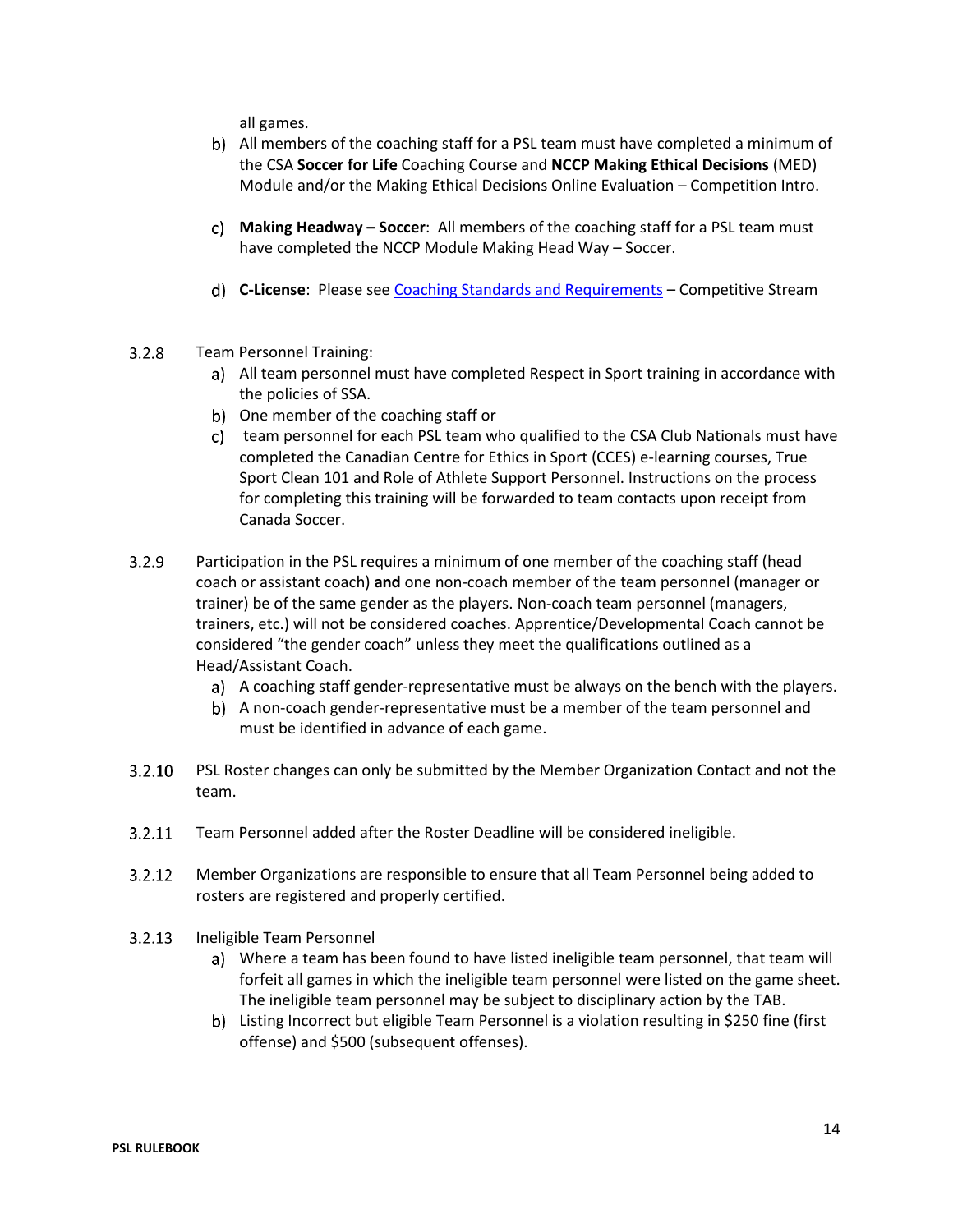## <span id="page-14-0"></span>**4 Game Day Rules and Processes**

#### <span id="page-14-1"></span>**4.1 Team Uniforms**

- $4.1.1$ Each team participating in the PSL shall have two sets of jerseys and two sets of socks in two distinct colours**.**
- $4.1.2$ The Member Organization of teams failing to have two sets of jerseys and two sets of socks will be **fined \$250.00**.
- $4.1.3$ Teams shall provide SSA office with the colours of each set of uniforms before the start of the PSL Season through the SSA Team Registration. A photograph may be requested should clarification be required
- $4.1.4$ **Teams must declare one of their sets of jersey and socks as "primary" and the other set of jersey and socks as "alternate". Primary colours will be worn for all games, unless there is a conflict, in which case the home team shall change to their alternate colours.**
- $4.1.5$ Teams who fail to wear the assigned colours as per 4.1.4 or as assigned by the referee will be fined \$100 for each game not wearing their proper colours.

#### $4.1.6$ **All teams MUST travel with both sets of jerseys and socks to all matches.**

- $4.1.7$ Before the start of every game, if the teams are wearing similar colours as determined by the match official, the "home" team must change to their alternate jersey. Alternate jerseys must have numbers on the back and correspond with the game sheet numbers (if the change in jersey takes place before the start of the game but after the teams have arrived at the playing facility, the game sheet numbers may be updated by hand to match the alternate jersey numbers). Pinnies are not acceptable in games.
- $4.1.8$ All players of a team, except the goalkeeper, shall wear the same combination of jersey, shorts, and sock colours. The goalkeeper shall wear a color of jersey and sock that is distinct from the field players of both teams, opposition goalkeeper and referees.

#### $4.1.9$ **Each player's jersey, including goalkeepers, shall have a unique number on the back.**

- In PSL play, if undershorts/tights or undershirts are worn, all members of the team must  $4.1.10$ wear the same color based on the following requirements:
	- Lighter jersey any undergarments must be white or the same color as the uniform.
	- b) Darker jersey any undergarments must be black or the same color as the uniform.
- $4.1.11$ Teams must be aware that should they advance to the CSA National Club Championship, the rules governing undergarments differ from the PSL and will be applied as follows:
	- a) If undershorts or tights are worn, they must be the same main color as the shorts. If undergarments are worn, the color of the sleeve must be the same color as the main color of the sleeve of the jersey. Players not complying will not be allowed to enter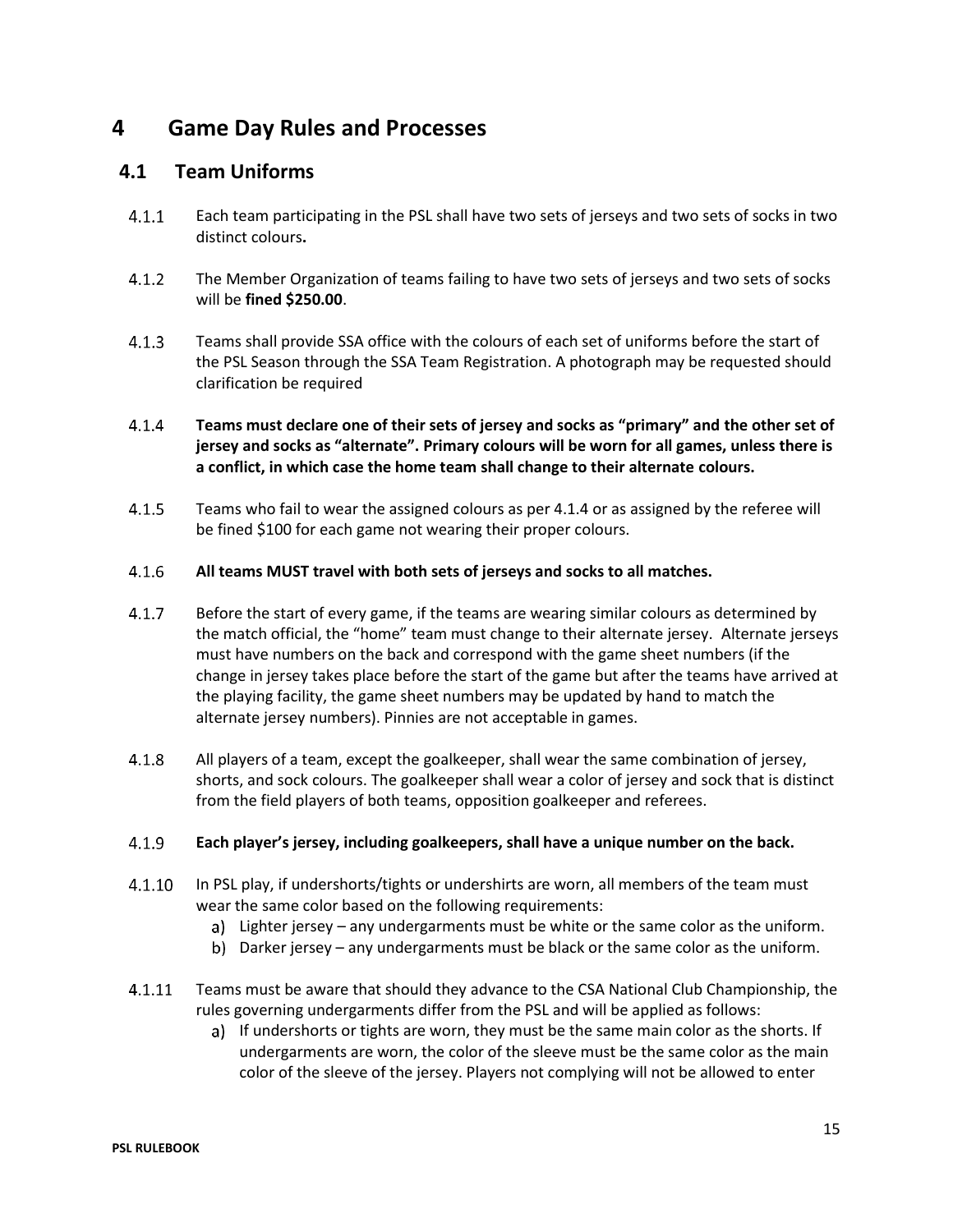the field until the match officials are satisfied that the equipment conforms to the Laws of the Game.

 $4.1.12$ If tape or similar material is applied externally over the sock, it must be the same colour as the part of the sock to which it is applied.

### <span id="page-15-0"></span>**4.2 Pre-Game Processes – certain processes may be adjusted as required pending website developments**

- $4.2.1$ Each team must update the game sheet (including participating players, coaches and team personnel as well as accurate jersey numbers).Three copies of the game sheet must be signed by the coaching staff and be provided to the referee a minimum of 15 minutes prior to the game. Home team must print 3 copies of the gamesheet on game day.
- $4.2.2$ All participating players, coaching staff and team personnel must be listed on game sheets.
- $4.2.3$ Only PSL generated game sheets will be accepted and no additions to rosters will be accepted once the game sheet is printed.
- $4.2.4$ At the conclusion of the game, one copy of the game sheet will remain with the referee, one copy will be provided to the home team, and one copy will be provided to the away team. The referee must submit a copy of the game sheet to the SSA Office following the conclusion of the match.
- $4.2.5$ Once submitted, the game sheet becomes the official record of the game. Appearance of a player's name on a signed game sheet constitutes their participation in the game regardless of whether they actually enter the game.
- $4.2.6$ By 15 minutes before kick-off time, the home team shall provide the referee with 3 suitable size 5 game balls.
- $4.2.7$ By 5 minutes before kick-off time, teams must have completed their warm ups and be available to the officials for equipment check.

#### <span id="page-15-1"></span>**4.3 Post-Game Processes - certain processes may be adjusted as required pending website developments**

- $4.3.1$ The home team is responsible for entering the game report on the website within 48 hours of the conclusion of the game. Once entered, the away team is responsible for accepting the game report within 72 hours of the conclusion of the game. This is to ensure all game stats are kept up to date and disputes are dealt with in a timely fashion. Team personnel are required to submit a copy of the game sheet by uploading it through the team's Ramp account.
- $4.3.2$ If applicable, the referee will be responsible for providing an electronic misconduct report within 48 hours of the game.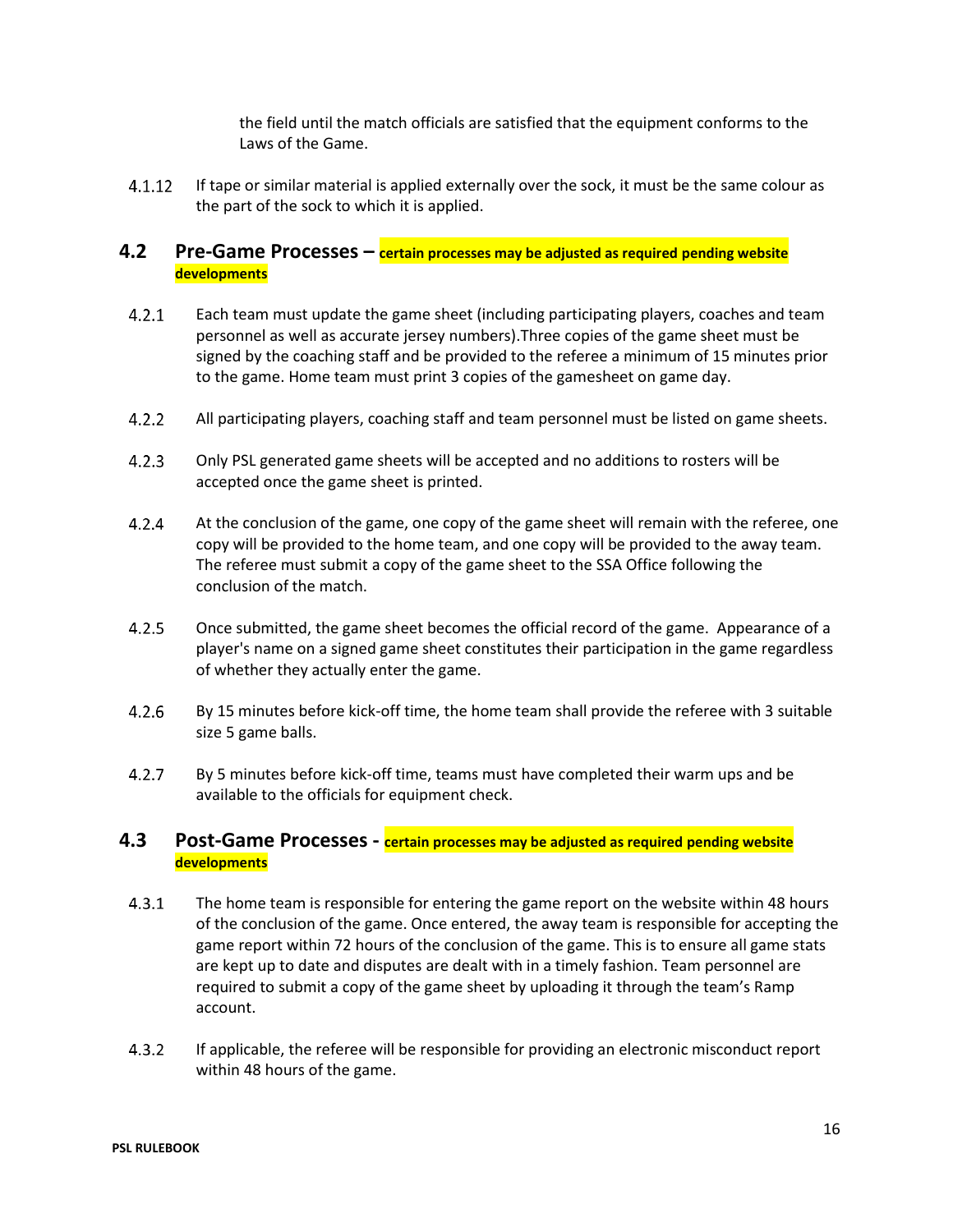- $4.3.3$ Teams who fail to enter/verify/upload their game reports on the website will be subject to a fine \$100 per game not entered within the specified time period.
- $4.3.4$ If a team does not receive a copy of the game sheet from the referee, SSA must be notified within 24 hours of the end of the game or a fine may be imposed.

### <span id="page-16-0"></span>**4.4 PSL Games**

- $4.4.1$ All matches will be played under the Laws of the Game as approved by the International Football Association Board and published by FIFA, except as outlined in this section.
	- U13 Developmental Division format will be 9v9.
- $4.4.2$ Substitutions in the PSL games may be made pursuant to the following conditions:
	- Under 13 Developmental Division will have unlimited substitutions.
		- i. Barring any unforeseen circumstances or injuries, the substitutions must take place during the intermissions only.
	- b) Under 15 and Under 17 Divisions will be permitted
		- ii. Five substitutions during the game, including extra time.
		- iii. Unlimited substitutions are allowed at regulation half time and the beginning of extra time, but not at half time of extra time.
	- At the discretion of the referee, substitutions may be made at any stoppage in play.
	- Under 15 and Under 17 only substitutes shall report to one of the game officials, present a substitution card and give their number and the number of the player for whom they are substituting, before they shall participate in the game.
- $4.4.3$ Game Length:
	- a) U13 Developmental Division shall consist of 4 quarters of 17 minutes.
	- i. Intermission Break shall not exceed 2 minutes.
	- ii. Halftime (between quarters 2 and 3) shall not exceed 5 minutes.
	- b) U15 and U17 shall consist of 2 halves of 40 minutes.
		- i. Half time shall not exceed 10 minutes.
- $4.4.4$ U13 only – Home team will kick off Quarter 1 and Quarter 2. Away Team will kick off Quarter 3 and Quarter 4.
- $4.4.5$ Regular season games can end in a draw.
- 4.4.6 Teams tied at the end of a match in which a winner must be declared (i.e. PSL Finals) will go into extra time. Extra time will be 2 halves of 10 minutes. If the game remains tied at the end of extra time, the outcome will be determined by Kicks from the Penalty Mark, as outlined in the IFAB Laws of the Game.
- $4.4.7$ Each team may dress a maximum of 20 players per game. Only a maximum of 9 non-starting uniformed players and a maximum of 5 registered team personnel may sit on the team bench during the game. All individuals on the team bench during a game must appear on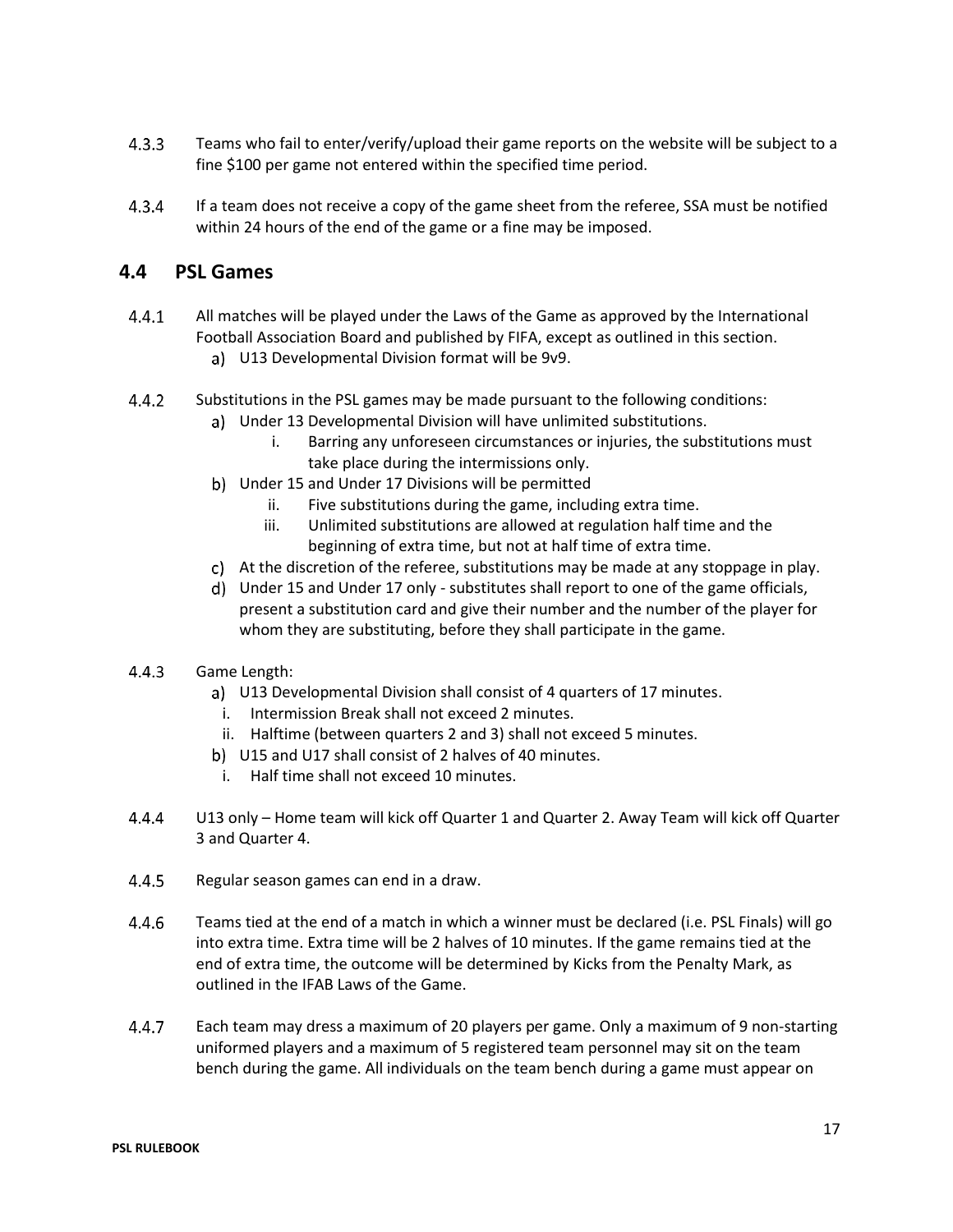the game sheet.

- $4.4.8$ All individuals on the bench must wear a different colour top from the players of both teams on the field. Pinnies are acceptable over jerseys or shirts for this purpose.
- 4.4.9 A team will be considered in default if they have less than seven eligible players by 10 minutes after the scheduled kick off time.
- 4.4.10 The referee is the sole judge as to the fitness of the "field of play." Protests regarding this issue will not be heard.
- 4.4.11 If the referee determines poor weather may lead to unsafe game conditions, the game will be suspended for 30 minutes. If play cannot resume within that time, the game may be abandoned.
- If the game is abandoned at 15 minutes into the  $2^{nd}$  half or later, the game will be 4.4.12 considered complete with the score as it stood at the time of abandonment. If the game is abandoned before 15 minutes into the  $2<sup>nd</sup>$  half, a new game will be rescheduled beginning with the score of 0-0.
- 4.4.13 Referees will have the discretion to give drinks breaks during high temperatures. The drinks breaks must not exceed 1(one) minute.

#### <span id="page-17-0"></span>**4.5 Officials**

- $4.5.1$ SSA is responsible for the appointment of all Match Officials.
- $4.5.2$ Member Organizations, teams, etc. do not have input on assignments.
- $4.5.3$ SSA is responsible for the payment of Officials. Payment will be based on submission of completed game sheets and any associated misconduct reports.

### <span id="page-17-1"></span>**5 Dates and Deadlines**

February 15 of the current competition year – Deadline for Expression of Interest via email for all Member Organizations

May 1 – Deadlines for completion of PSL Trials and Team Selection

May 2 – PSL Fees Deadline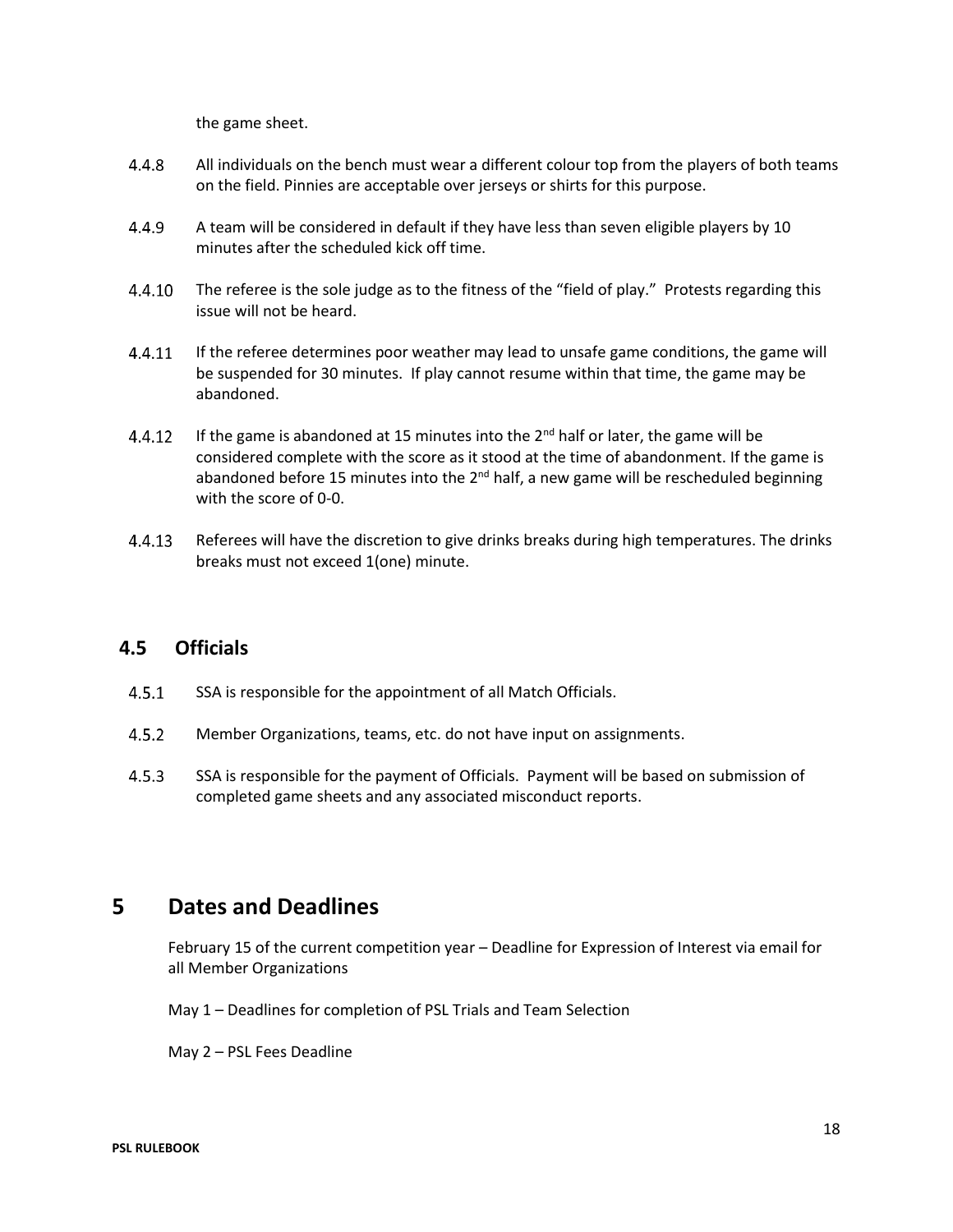May 10 – PSL Roster Submission Deadline

July 11, 2022 – PSL Finals and Transfer Deadline

## <span id="page-18-0"></span>**6 Schedule of Fines**

| Failure to have a representative present at a mandatory meeting                  | \$500.00              |
|----------------------------------------------------------------------------------|-----------------------|
| Failure to meet the highest of standards for behaviour                           | Review by SSA         |
| Withdrawing from the PSL after submitting a Team Declaration Form but prior to   | \$500.00              |
| schedule development                                                             |                       |
| Withdrawing from the PSL after distribution of the initial schedule for facility | \$1000.00             |
| confirmation                                                                     |                       |
| Withdrawing from the PSL after distribution of final schedule                    | \$2000.00             |
| Withdrawing from the PSL after the start of the season                           | As outlined           |
|                                                                                  | under Defaults        |
|                                                                                  | and Forfeits/         |
|                                                                                  | <b>Team Personnel</b> |
| Default or forfeit of one PSL game                                               | \$500.00              |
| Default or forfeit of second PSL game                                            | \$2500.00             |
| Failure to have two sets of jerseys and two sets of socks                        | \$250.00              |
| Failure to wear required colours                                                 | \$100.00              |
| Failure to enter game reports on website within specified time period            | \$100.00              |
| Failure to have gender rep present as per PSL Rulebook                           | \$250.00              |
| Fines as listed in PSL Rules and Regulations                                     | <b>Various</b>        |

## <span id="page-18-1"></span>**7 CSA National Championships**

- $7.1.1$ The winner of each PSL division will be the Saskatchewan representative at the CSA National Championships, unless otherwise communicated.
- $7.1.2$ It is the responsibility of the participating teams to review and comply with all CSA Rules for National Competitions.
- $7.1.3$ This may include restrictions on team sponsors on uniforms and equipment and/or a requirement that sponsors be covered on equipment or apparel. Teams must be aware that should they advance to the CSA National Club Championship, the rules governing undergarments differ from the PSL and will be applied as follows:
- $7.1.4$ If undershorts or tights are worn, they must be the same main color as the shorts. If undergarments are worn, the color of the sleeve must be the same color as the main color of the sleeve of the jersey. Players not complying will not be allowed to enter the field until the match officials are satisfied that the equipment conforms to the Laws of the Game.
- $7.1.5$ Of particular significance are the following CSA Rules:
	- 4.1.5 To be eligible to participate in the National/Regional Club Competitions a team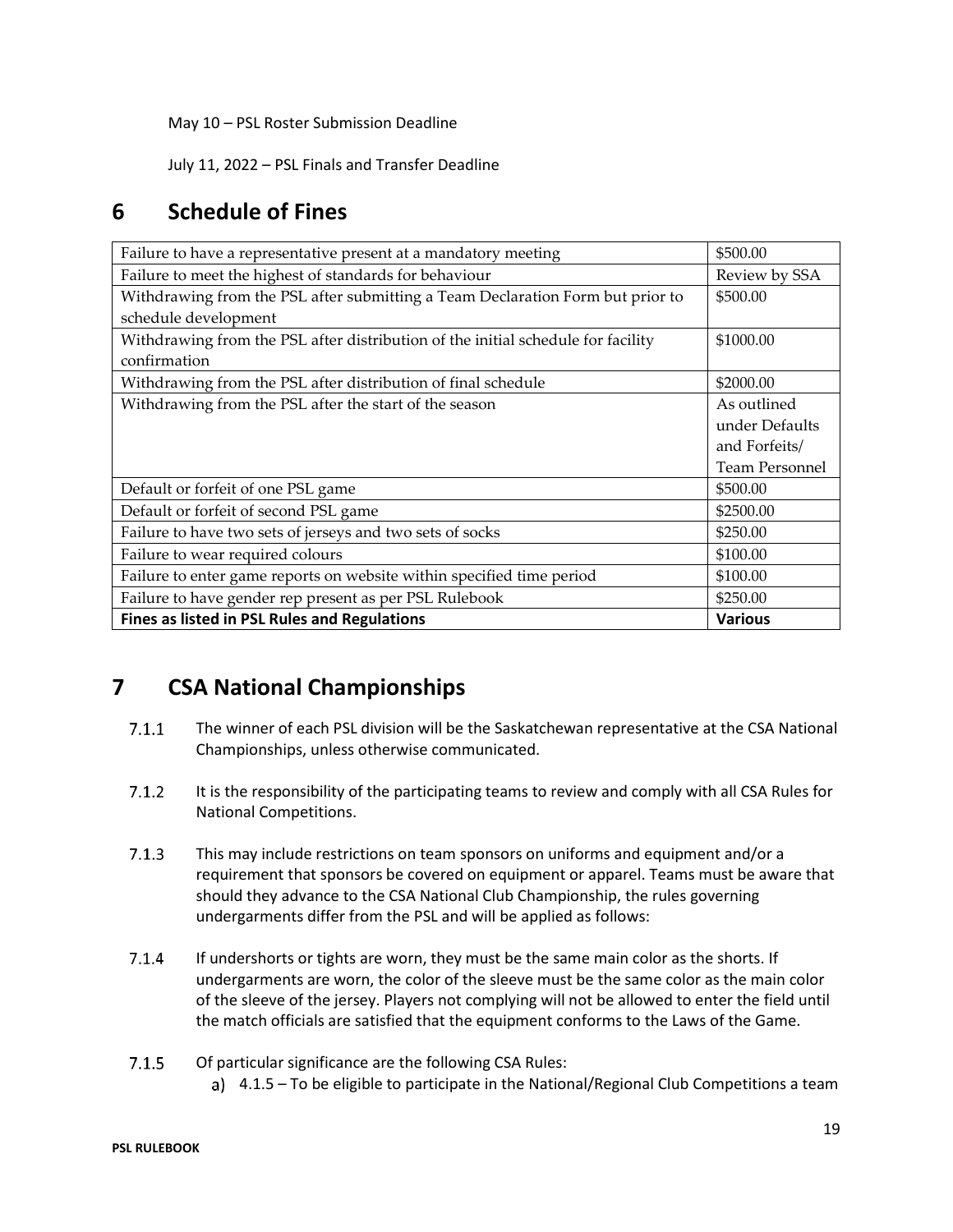must have a minimum of fifteen (15) registered players who are eligible to participate in the Provincial Tournament leading to a National/Regional Competition.

- 4.1.7 A team may retain any player registered with the team during the regular season, but may not sign additional players for the purpose of competing in the Canada Soccer championships. Call Ups in unusual circumstances may be granted [please refer to Call Ups in the CSA Rules for National/Regional Club Competitions].
- **4.2.2 – Each player shall be either: a) A Canadian Citizen; or b) A Permanent Resident (as defined by the Government of Canada); or c) A Protected Person (as defined by the Government of Canada).**
- 4.2.3 Player Exemption: Any youth age player not meeting the requirements above [see 4.2.2] may apply via their respective Provincial/Territorial Association to the Canada Soccer Competitions Committee Eligibility Panel for an exemption to Rule 4.2.2. The decision of the Competitions Committee Eligibility Panel is final and binding. The deadline for submitting the exemption request is July  $31<sup>st</sup>$  of the current year.
- 4.2.5 The deadline for registration shall be July 31 of the current season or earlier, as stipulated by the respective Provincial/Territorial Association. 4.2.6 – the deadline for transfers shall be July 31 of the current season or earlier, as stipulated by the respective Provincial/Territorial Association.
- 4.2.8 No team shall register players after qualifying for the Regional or National Club Championship.
- $g$ ) 5.1.7 Team participating in a Regional or National Club Championship must provide a copy of the Player/Team Credential Form to the Canada Soccer office seven (7) days prior to the scheduled start of the championship. No changes will be permitted to the Player/Team Credential Form within seven (7) days prior to the scheduled start of the Club Championship.
- 6.1.3 A Club Team at any National/Regional Championship may have a maximum of five (5) staff.
- **a)** Each team entering the PSL shall be prepared for and responsible for all costs associated with accommodations, meals, travel, and any associated fees set by the CSA while representing the Province of Saskatchewan at CSA National Championships.
	- **i.** Teams representing Saskatchewan should be prepared to pay upwards of \$20,000 to support their participation in CSA National Championships.
- $7.1.6$ The CSA arranges and books all air travel arrangements for teams attending CSA National Championships as outlined in the CSA Travel Policy for Club Competitions.
- $7.1.7$ The winner of each PSL division will be required to make a pre-payment of \$10,000 to SSA. The pre-payment will be put towards the cost of air travel. If a team is not traveling by air,